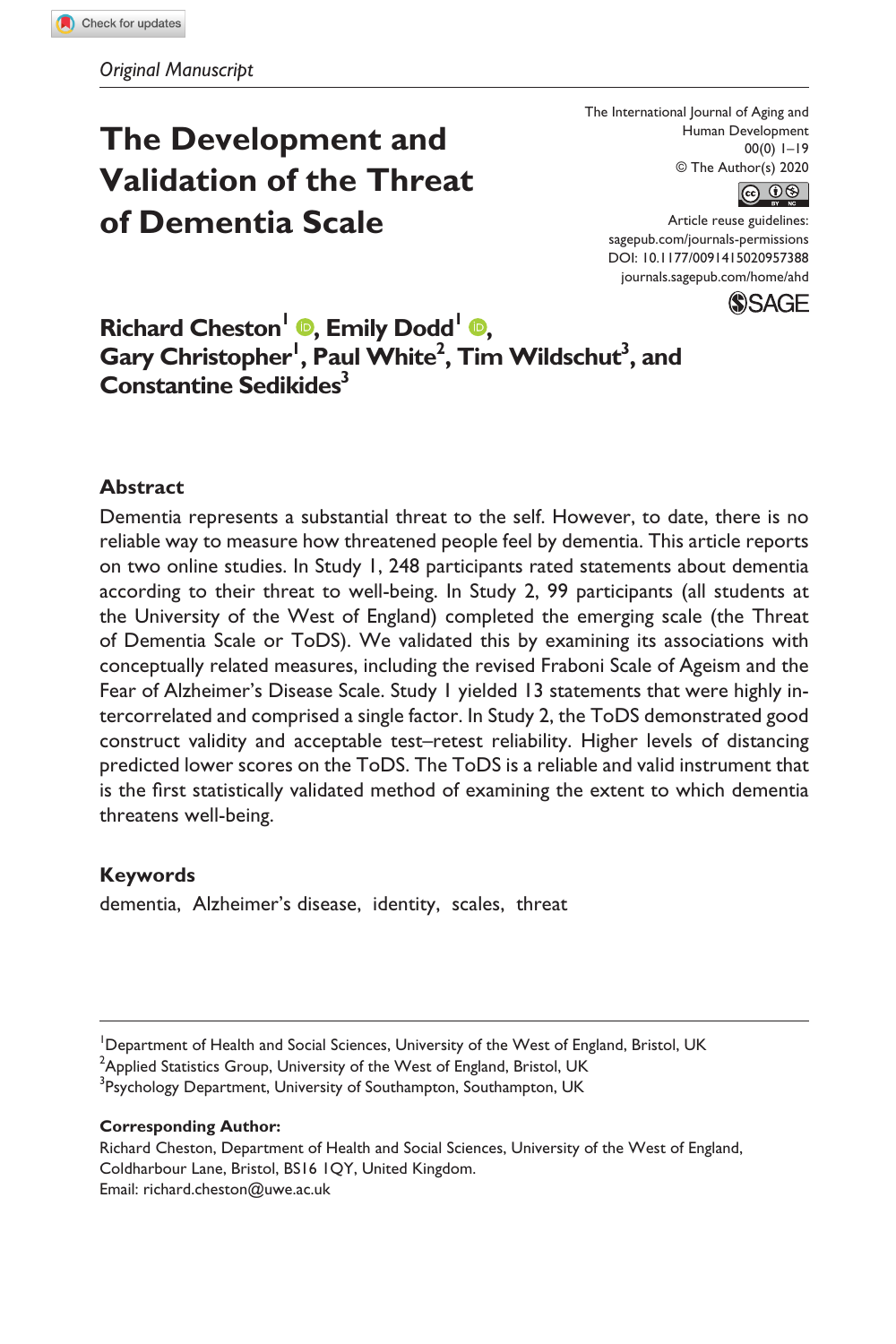# **Introduction**

Dementia involves numerous changes to the body and mind, including a progressive loss of control over daily functioning, leading to death ([Martens et](#page-17-0) al., 2005; [O'Connor](#page-17-1) [& McFadden, 2012](#page-17-1)). These changes occur incrementally and gradually over the course of the illness. There is no cure for any form of dementia; the risk of developing it increases exponentially with age, roughly doubling every 5 years after the age of 65 [\(Corrada et](#page-15-0) al., 2010).

Recently, it has been suggested that contact with people living with dementia may promote an awareness of one's own mortality and the inevitability of aging and, ultimately, death ([Cheston & Christopher, 2019](#page-15-1); [McKenzie et](#page-17-2) al., 2017). Thus, reading about older people with dementia provokes more anxiety among younger participants than does reading about older people who are in good or unknown health [\(O'Connor](#page-17-1) [& McFadden, 2012](#page-17-1)). Prior theory and evidence indicate that contact with older adults with dementia can serve to remind younger people of the inevitability of aging and, by extension, their own death ([Martens et](#page-17-0) al., 2005). Indeed, even thinking about dementia is associated with heightened accessibility of death-related thoughts [\(O'Connor &](#page-17-1) [McFadden, 2012\)](#page-17-1) and increased levels of anxiety about death. In a similar way, fears about developing dementia oneself intensify as people grow older or as they gain personal experience with dementia ([Cutler & Hodgson, 1996](#page-16-0); [Kessler et](#page-16-1) al., 2012)—for instance, from caring for a relative living with the illness [\(Cutler & Hodgson, 2001\)](#page-16-2).

In order to reduce the anxiety that contact with dementia (and by extension with their mortality) may induce, people draw on a number of different strategies ([Greenberg et](#page-16-3) al., [1990](#page-16-3)). For example, younger adults may avoid the company of older adults [\(Chonody](#page-15-2) et [al., 2014](#page-15-2)) or characterize them as being forgetful, incompetent, and unproductive—in essence as being unlike younger adults' representations of themselves ([Cuddy et](#page-16-4) al., 2005; [North & Fiske, 2012](#page-17-3)). From a social–psychological perspective, then, ageist attitudes such as these forms of distancing serve to protect the self against the anxiety that would otherwise arise from being reminded of the inevitability of illness, aging, and mortality [\(Popham et](#page-17-4) al., 2011). Although younger people may be able to reduce their anxiety by distancing themselves from older people living with dementia, these strategies may become less effective as people age. Consequently, they may need to draw on other psychological mechanisms to reduce their exposure to anxiety. Along these lines, [Cheston](#page-15-3) et [al. \(2020\)](#page-15-3) have shown that older, but not younger, participants recalled fewer highly negative statements about dementia when these were directed at them, rather than at another person. This form of selective forgetting is termed the mnemic neglect effect [\(Sedikides & Green, 2009;](#page-17-5) [Sedikides et](#page-17-6) al., 2016) and acts to decrease the level of anxiety that would otherwise arise from proximal threats to the self.

Given the frequent contact of staff working in health and social care with people living with dementia, it is reasonable to assume that they too will draw on strategies to reduce anxiety. Indeed, a study of 94 nursing students showed that reading about a hypothetical older patient with dementia led to higher levels of death anxiety [\(McKenzie & Brown,](#page-17-7) [2017](#page-17-7)) compared to either younger patients or to patients with other conditions.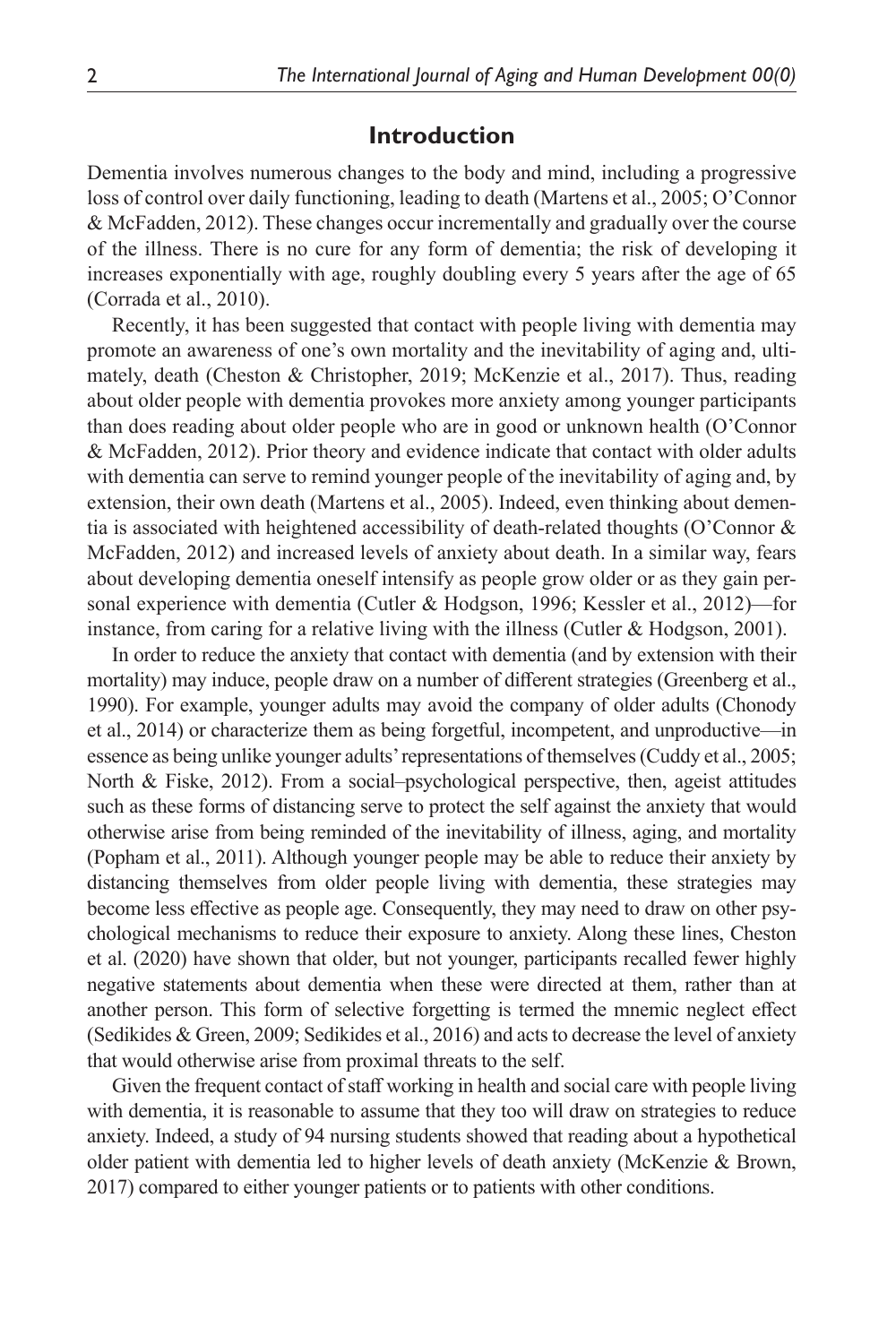There is strong evidence then to suggest that contact with dementia (either through providing care or by reading about it) represents a psychological threat to selffunctioning and activates the use of strategies aimed at reducing anxiety. Thus, distancing strategies may assuage the existential threat that old age and dementia represent to younger generations ([Martens et](#page-17-0) al., 2005), while a process of selective forgetting enables older people to negate some of the anxiety arising from more self-threatening aspects of dementia ([Cheston et](#page-15-3) al., 2020). If researchers are to understand better the psychological processes underlying people's response to dementia, then they ought to be able to determine the extent to which dementia is experienced as a threat. Currently, however, no reliable way to measure dementia threat exists. Although it is possible to measure someone's fear of developing dementia (e.g., through the Fear of Alzheimer's Disease Scale or FADS; [French et](#page-16-5) al., 2012), these two constructs relate to distinct psychological processes. For example, it is possible to have relatively little fear of developing dementia personally, whilst also experiencing the potential impact of the illness on oneself as very threatening. Whereas the former relates to an enduring concern, the latter is a situation-specific response. Developing a means of assessing the level of threat that dementia represents to the self would, therefore, open up possibilities for research into social attitudes toward dementia.

# **Research Aims**

The goals of the current research were to (1) develop a scale with good psychometric properties for assessing the level of threat associated with dementia, and (2) test the scale's construct validity.

# **Study 1: Development of the Threat of Dementia Scale (ToDS)**

# **Method**

# *Materials*

The study received ethical approval.<sup>1</sup> RC collected descriptive statements of dementia from materials that are widely available in the UK (e.g., information leaflets published by the Alzheimer's Society<sup>[2](#page-14-1)</sup> and the NHS Choices website<sup>[3](#page-14-2)</sup>) and that were designed to be read by people with dementia. The statements were then screened for duplicates and coherence by ED and GC, with the remaining 64 statements forming the basis of an online survey, which we administered through Qualtrics.

The statements fell into one of three areas. The first area was [Kitwood's \(1997\)](#page-16-6) description of personhood, comprising: three statements related to security (e.g., "Even with your illness you can be reassured"), three related to continuity (e.g., "Your plans for the future might change, but the illness doesn't change who you are"), two related to belonging (e.g., "The impact of the illness depends on the support available to you"), two related to purpose (e.g., "You will still be able to find answers for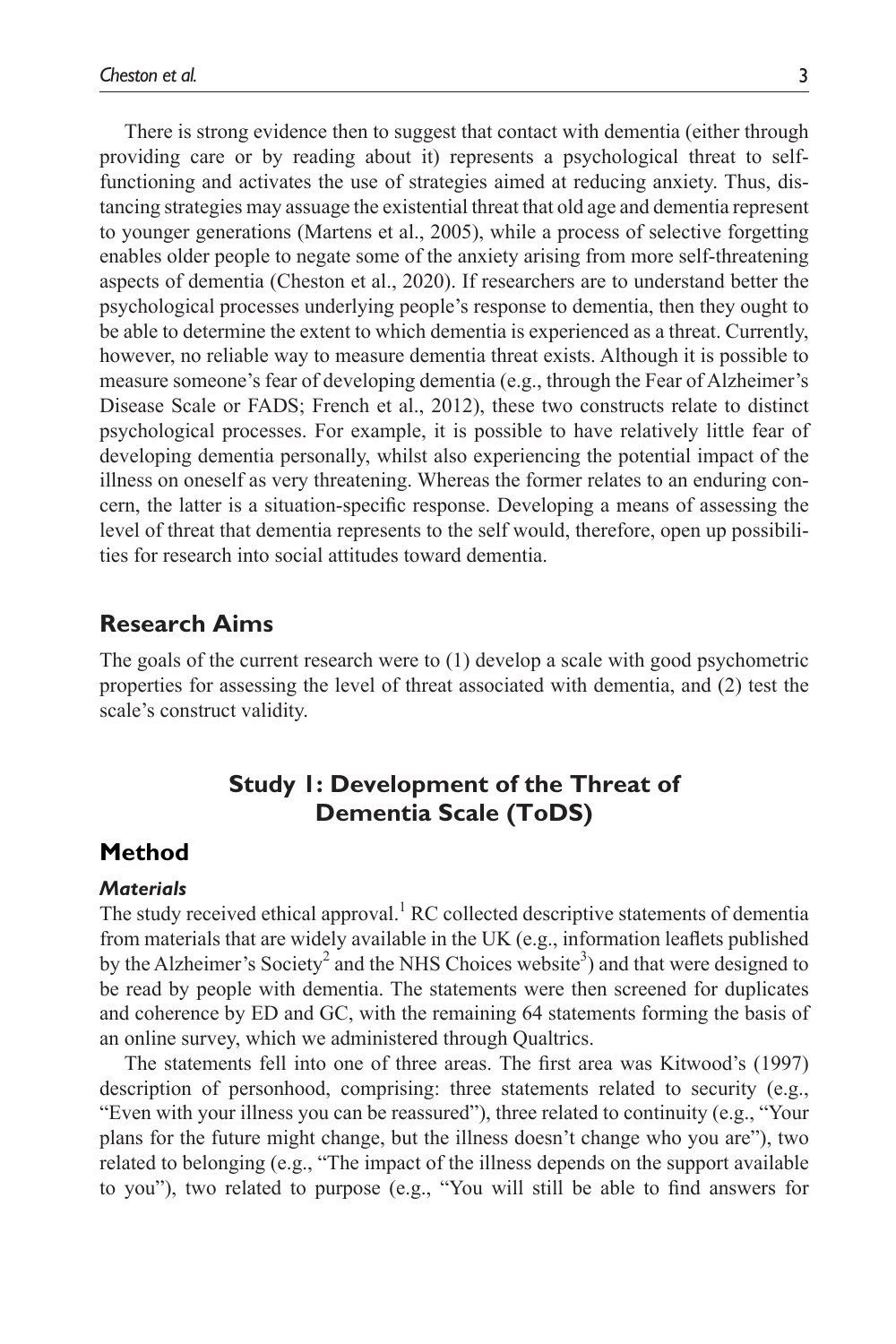yourself"), and four related to fulfillment (e.g., "With the illness there is still much that you can enjoy in life"). The second area was the six cognitive domains of dementia identified in the Diagnostics and Statistics Manual of Mental Disorders, 5th Edition [\(American Psychiatric Association, 2013](#page-15-4)): five statements related to learning and memory (e.g., "The illness will mean that you cannot always remember things you have heard"), three related to language (e.g., "The symptoms that you may experience can include problems with communication"), five related to complex attention (e.g., "As a result of the illness, you may have problems reasoning"), four related to executive functioning (e.g., "The illness may make you feel confused"), and three related to perceptual—motor (e.g., "The illness may make you fidget constantly"). The third and final area constituted six other categories that are widely identified as key features of dementia [\(British Psychological Society, 2016\)](#page-15-5): nine statements related to progression (e.g., "Your illness is progressive"), four related to treatments (e.g., "Drug treatments may slow down the speed at which your symptoms get worse"), two related to variability (e.g., "The symptoms of your illness can vary greatly from one person to another"), six related to causation (e.g., "Your illness develops when the arteries in your brain become blocked"), six related to behaviors (e.g., "You may forget and ask the same question over and over"), and three related to affective responses (e.g., "The illness can make you feel depressed").

### *Participants*

We recruited participants from three sources: undergraduates at the University of the West of England (UWE Bristol) who completed the study for course credit; postgraduate students, academics, and administrative staff at UWE Bristol who learned about the study through the University newsletter; and members of the public (including health, social, and voluntary sector staff) who engaged via social media. All participants were aged over 18. Otherwise, we had no inclusion or exclusion criteria. In all, 248 participants completed both the online consent stage and the questionnaire. Of these, 190 were female and 58 were male, with their occupations split roughly evenly between undergraduate students (95) and staff (94) with the remaining 59 participants having a range of other occupations. Participants largely identified themselves as white (231) with 15 self-identifying as from Black, Asian, and Minority Ethnic (BAME) communities with two not recording their ethnicity. Participants had an average age of  $39.01$  years (SD = 15.86).

#### *Procedure*

Participants rated each statement  $(1 = not at all, 6 = very much)$  according to how serious its consequences were for well-being.

# **Results**

### *Factor Structure*

We analyzed the data using IBM SPSS version 24 for Macintosh ([IBM Corp, 2016](#page-16-7)). An initial screening analysis did not identify any potential observations that might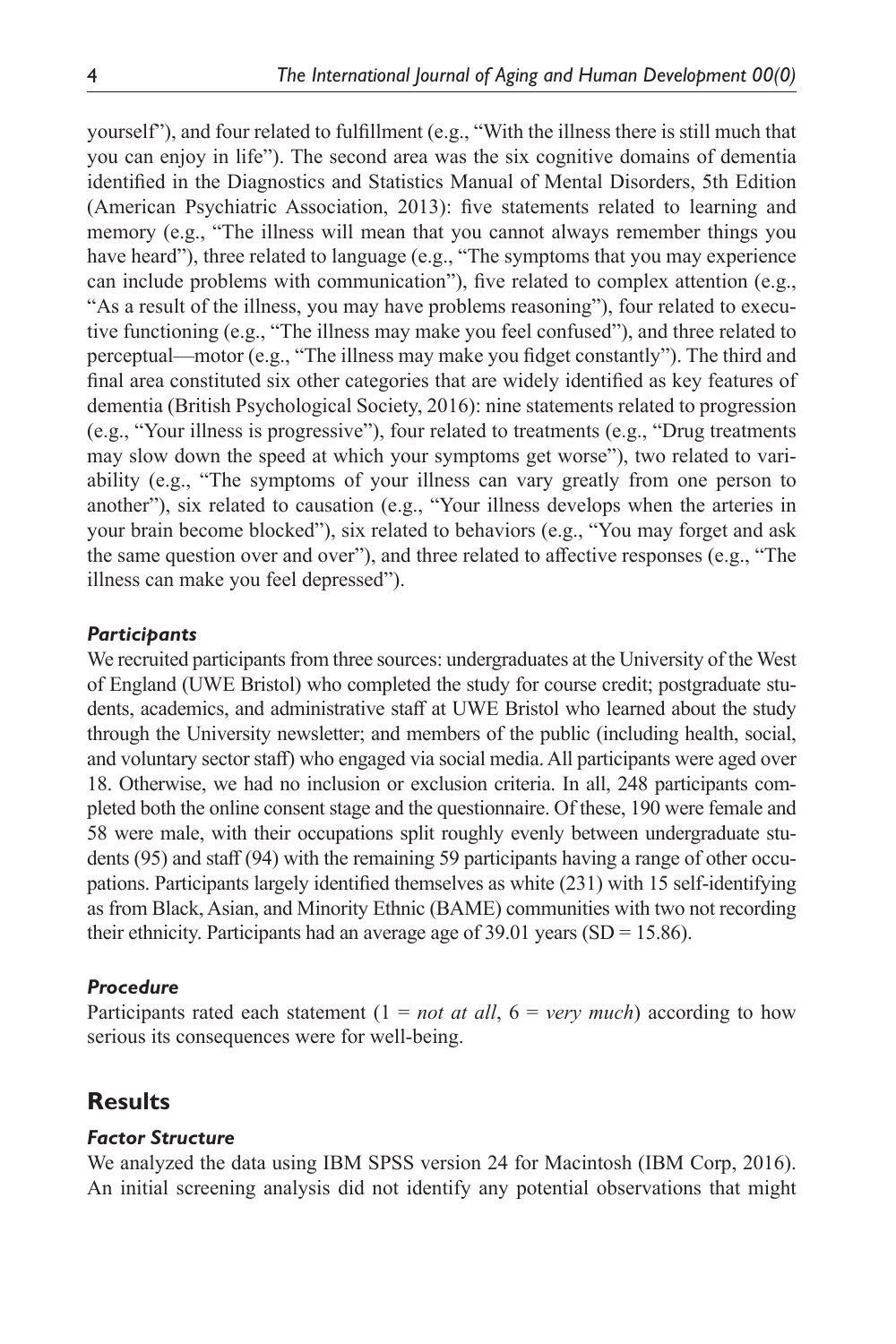adversely affect an exploratory factor analysis solution ([Chatterjee et](#page-15-6) al., 1991), and we therefore sought such a solution using principal axis factoring with oblique rotation to aid interpretability. We used both parallel analysis and Velicer's Minimum Average Partial (MAP) test (Cota et [al., 1993](#page-16-8); [Glorfeld, 1995,](#page-16-9) [Hayton et](#page-16-10) al., 2004; [Velicer,](#page-17-8) [1976](#page-17-8); [Zwick & Velicer, 1986](#page-18-0)) to decide on the number of factors to retain. An inspection of the bivariate correlation matrix indicated a set of 13 items that were positively intercorrelated. The parallel analysis identified a single factor that comprised the same 13 statements. Velicer's MAP strongly indicated a single component ( $r_0^2 = 0.2070$ ,  $r_1^2$ )  $= 0.0162$ ,  $r_2^2 = 0.0242$ ;  $r_0^4 = 0.0483$ ,  $r_1^4 = 0.0005$ ,  $r_2^4 = 0.0018$ ). The factor solution indicated a factor with an eigenvalue of 6.421 that accounted for 49.47% of the variance, with all items having approximately equal loadings. We sought to increase the number of items on the scale, but subsequent items had low factor loadings and did not strongly correlate with these 13 items. All inter-item correlations  $(n = 248)$  varied between  $r = 0.333$  and 0.690, and were significant at the  $p \le 0.001$  level.

Cronbach's  $\alpha$  ([Cronbach, 1951\)](#page-16-11) for the putative scale was 0.911, with all 13 items having a high corrected item–total correlation  $(0.5 \le r \le 0.8)$ , and the sample value for α continuing to be robust to item deletion (α > 0.899, if any item deleted). [Table](#page-5-0) 1 provides the Threat of Dementia Scale (ToDS) factor loadings, item means, standard deviations, and item–total correlations.

In summary, our analysis produced 13 statements (given in [Table](#page-5-0) 1) that were positively intercorrelated. Attempting to force other statements into this set of items did not improve the solution, with item–total correlations for these forced items being generally low. Consequently, these 13 items comprised the ToDS. In Study 2, we examined the scale's construct validity.

# **Study 2: Construct Validation of the Threat of Dementia Scale (ToDS)**

Social attitudes serve, at least in part, to reduce self-threat [\(Martens et](#page-17-0) al., 2005; [O'Connor & McFadden, 2012\)](#page-17-1). Thus, we would expect that a measure of dementia threat would be associated with a range of attitudes toward both dementia and, more generally, aging. More precisely, as ageism amongst younger people is believed to result (at least in part) from a wish to distance themselves from older people, who are perceived as embodying the aging process—and by extension mortality [\(Chonody](#page-15-2) et [al., 2014](#page-15-2); [Cuddy et](#page-16-4) al., 2005; [Greenberg et](#page-16-3) al., 1990, [2002](#page-16-12))—increased psychological distance would act to reduce the threat of dementia. We therefore hypothesized that the ToDS would be negatively predicted by ageism, as measured by the Fraboni Scale of Ageism-Revised (FSA-R; Rupp et [al., 2005](#page-17-9)), and in particular by the Separation subscale of the FSA-R, which is closely aligned to the distancing aspects of ageism.

We also expected that the extent to which people feel threatened by dementia would be related to their understanding of the risk of developing dementia themselves. Fears about developing Alzheimer's or other forms of dementia (the phenomenon of "dementia worry") have been reported to be increasingly widespread [\(Kessler et](#page-16-1) al., 2012,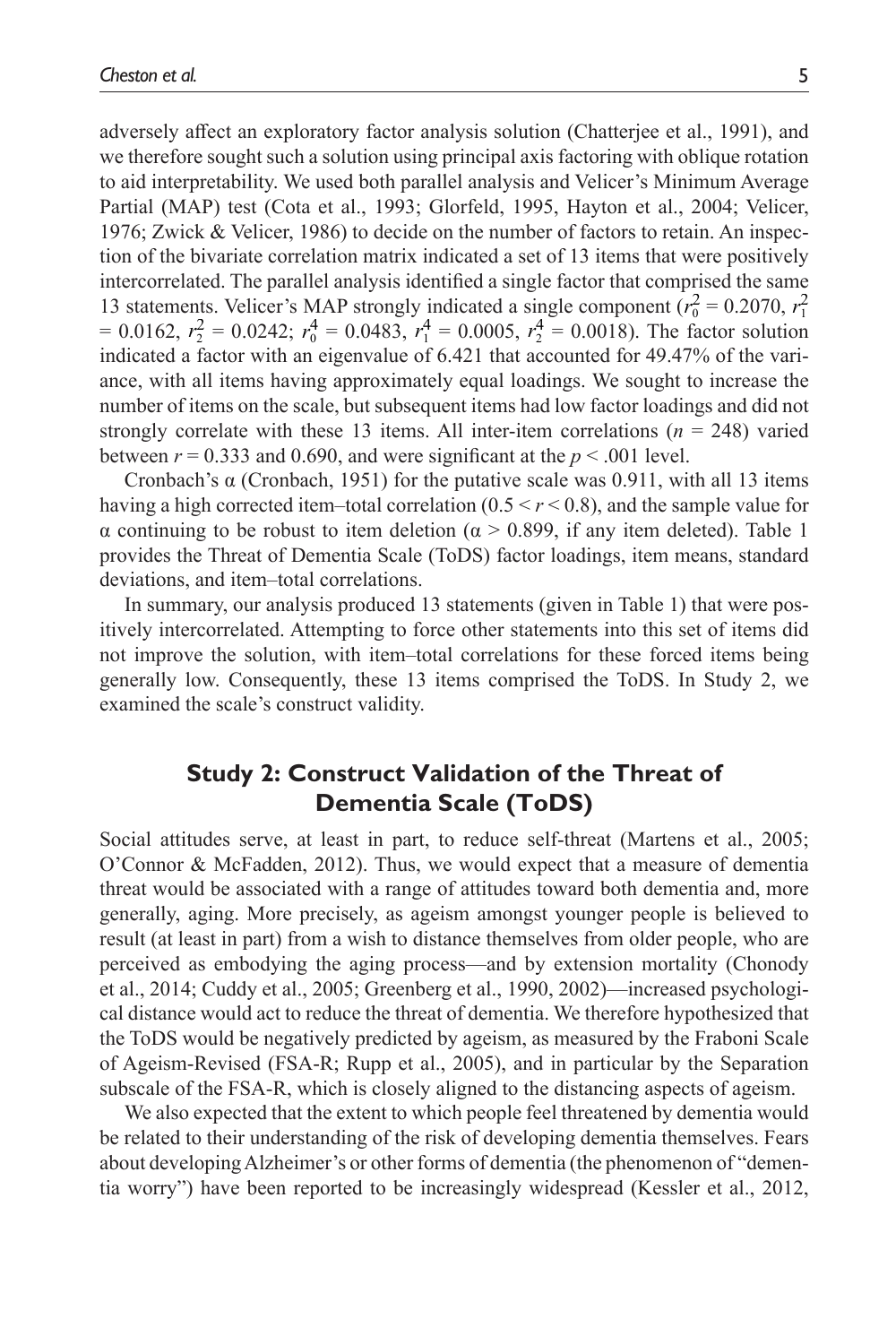| Item                                                                    | Factor loading | Mean (SD)   | Correlation<br>Item-Total |
|-------------------------------------------------------------------------|----------------|-------------|---------------------------|
| I. You will find it hard to follow conversations                        | 0.721          | 4.59(1.19)  | 0.686                     |
| 2. Your symptoms will tend to become more severe over time              | 0.544          | 5.16(0.93)  | 0.522                     |
| 3. You may have problems reasoning                                      | 0.562          | 4.72(1.17)  | 0.537                     |
| 4. You cannot always remember things you have heard                     | 0.666          | 4.55(1.18)  | 0.644                     |
| 5. You may forget and carry out the same activity twice                 | 0.669          | 4.01(1.31)  | 0.636                     |
| 6. You will become confused about the time                              | 0.793          | 4.24 (1.26) | 0.750                     |
| 7. You will struggle to remember recent events                          | 0.689          | 4.61 (1.14) | 0.652                     |
| 8. You will notice that you sometimes lose track of what you are saying | 0.725          | 4.05(1.28)  | 0.682                     |
| 9. You may misinterpret the world around you                            | 0.611          | 4.80 (1.25) | 0.589                     |
| 10. You may forget and ask the same question over and over              | 0.715          | 4.20(1.38)  | 0.669                     |
| II. Your symptoms can develop gradually over many months                | 0.600          | 4.31 (1.26) | 0.577                     |
| 12. You may forget the names of friends or family                       | 0.644          | 4.92(1.27)  | 0.615                     |
| 13. You may be confused at times                                        | 0.692          | 4.81 (1.05) | 0.663                     |
|                                                                         |                |             |                           |

*Note*. ToDS = Threat of Dementia Scale.

<span id="page-5-0"></span>Note. ToDS = Threat of Dementia Scale.

Table 1. ToDS Factor Loadings, Content Item Means, Standard Deviations (SD), and Item-Total Correlations in Study I. **Table 1.** ToDS Factor Loadings, Content Item Means, Standard Deviations (SD), and Item–Total Correlations in Study 1.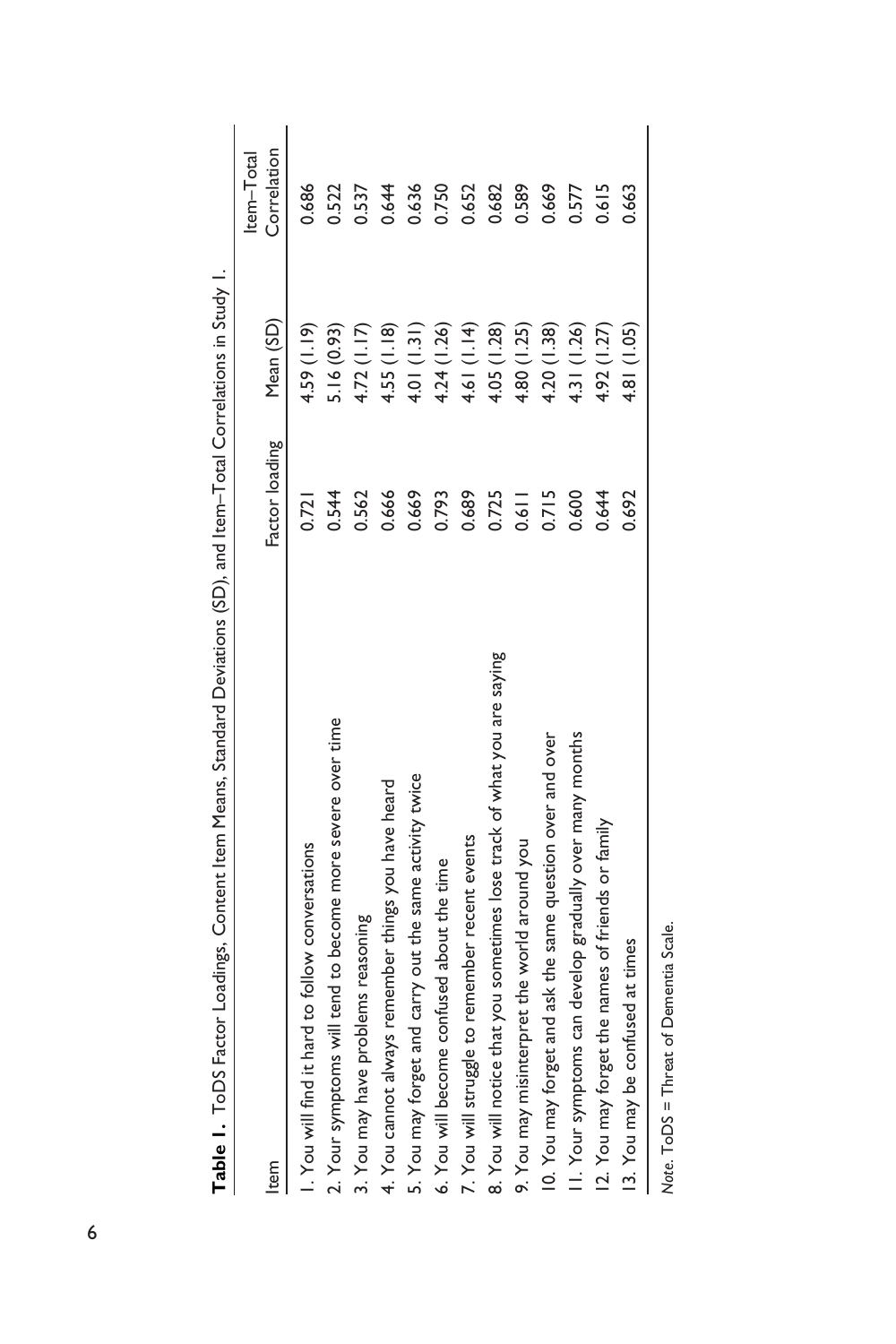[2014](#page-16-13)), and may reduce performance on clinical outcomes, including those assessing executive functioning ([Fresson et](#page-16-14) al., 2017). We therefore tested the relationship between the ToDS and the Fear of Alzheimer's Disease Scale or FADS ([French et](#page-16-5) al., [2012](#page-16-5)). We expected to find a positive correlation between the ToDS and the overall score on the FADS. Specifically, we hypothesized that there would be a positive correlation between the ToDS and the Catastrophic Attitudes subscale of the FADS, which is most clearly identified with threat.

Finally, we tested whether the threat of dementia could be distinguished from fears of developing dementia through their relationship with anxiety. There is a key distinction to be made between experiencing specific symptoms of dementia as a potential threat and a fear that one might develop dementia or Alzheimer's disease: whereas the former is a situation-specific response, the latter is an emotional reaction that involves a calculation of risk. We hypothesized that, although the fear of developing dementia (as assessed by the FADS) would be associated with increased anxiety (as measured by the Anxiety subscale of the Hospital Anxiety and Depression Scale or HADS-A; [Zigmond & Snaith, 1983\)](#page-18-1), the threat of dementia would not be associated with anxiety. We therefore also hypothesized that the (positive) correlation between the FADS and the HADS-A would differ significantly from the correlation between the ToDS and the HADS-A [\(Zigmond & Snaith, 1983](#page-18-1)).

# **Method**

#### *Participants*

Ninety-nine undergraduates (89 females, nine males, and one participant of unknown sex) at UWE Bristol participated for course credit.<sup>4</sup> Participants had an average age of 21.86 years (SD =  $6.17$ ) with 82 identifying themselves as white and seven selfidentifying as from different BAME communities.

#### *Design and Procedure*

The study consisted of two parts, accessed online via two separate Qualtrics surveys. As in Study 1, participants provided consent online before completing both surveys. In the first survey, participants supplied background demographic information (e.g., age, gender, ethnicity). Before completing the ToDS, they were then provided with the following instructions:

Please read the following statements, all of which are symptoms of dementia or Alzheimer's Disease. Imagine that these descriptions are real, and that they apply to you. Please rate the extent to which your sense of well-being would be threatened by each statement by circling the appropriate response.

Participants rated each of the 13 statements on a scale ranging from 1 (*not at all*) to 7 (*very much*). Finally, participants completed three other questionnaires: the FSA-R,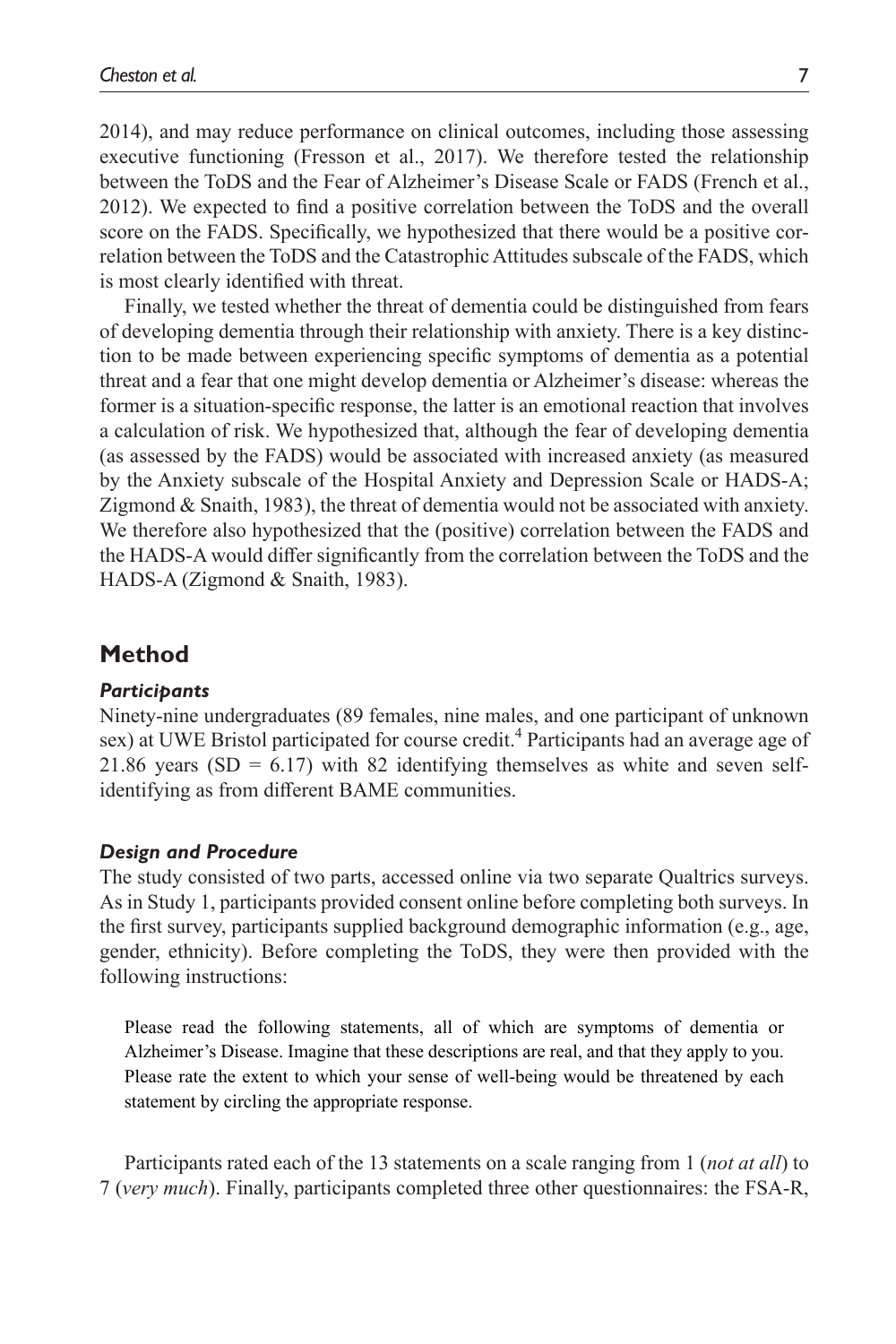FADS, and HADS-A. To assess test–retest reliability, participants completed a second survey after 4 weeks, which included only the ToDS.

### *Measures*

The FSA-R (Rupp et [al., 2005](#page-17-9)) measures both affective and cognitive components of attitudes to aging. The revision of the original FSA [\(Fraboni et](#page-16-15) al., 1990) involves a new factor structure corresponding to three subscales. Response options for the 23 item FSA-R range from 1 (*strongly disagree*) to 4 (*strongly agree*). The Stereotypes subscale consists of 10 items that are similar to the original FSA Antilocution factor, and measures the cognitive component of ageism. It includes statements such as "Old people are stingy and hoard their money and possessions." The Separation subscale consists of eight statements that are comparable to the FSA Avoidance factor, and includes items such as "It is best that old people live where they won't bother anyone." The Affective Attitudes subscale consists of four items that are reflective of positive attitudes toward older people (e.g., "The company of most old people is quite enjoyable") and one item that is reflective of negative attitudes toward older people ("I personally would not want to spend much time with an old person"). We reversed the positively worded items, and then averaged the five items to create an index of negative attitudes toward older people. The FSA-R has good construct validity and high internal reliability.

The FADS [\(French et](#page-16-5) al., 2012) is a reliable measure of dementia worry or anticipatory fears about developing dementia. Response options for the 30-item FADS range from 0 (*never*) to 4 (*always*). It comprises three subscales: General Fear (17 items; e.g., "When I think about the possibility of developing Alzheimer's disease, I become nervous or anxious"), Physical Symptoms (eight items; e.g., "Thinking about Alzheimer's disease makes me feel fatigued"), and Catastrophic Attitudes (five items; e.g., "I would rather die than develop Alzheimer's disease"). The FADS has good construct validity and is correlated with measures of state and trait anxiety.

The HADS [\(Zigmond & Snaith, 1983](#page-18-1)) is a widely used measure of anxiety and depression. We administered only the seven-item Anxiety subscale (HADS-A) that instructs participants to rate their feelings of anxiety (e.g., "I feel tense or wound up") over the previous week  $(0 = not at all, 3 = most of the time)$ .

# **Results**

The mean score on the ToDS was  $68.30$  (SD = 12.14) out of a maximum of 91, with participants' average total score on the FSA-R being 41.31 (SD = 7.35; Stereotypes subscale,  $M = 19.98$ , SD = 3.82; Separation,  $M = 12.44$ , SD = 2.94; and Affective Attitudes,  $M =$ 8.89,  $SD = 1.80$ ). Only 98 participants completed the remaining scales, with an average total score on the FADS of  $35.06$  (SD = 18.16; General Fear,  $M = 25.41$ , SD = 13.53; Physical Symptoms,  $M = 2.83$ , SD = 3.19; and Catastrophic Attitudes,  $M = 6.83$ , SD = 3.80) and with an average score on the HADS-A of 10.07 (SD = 4.74).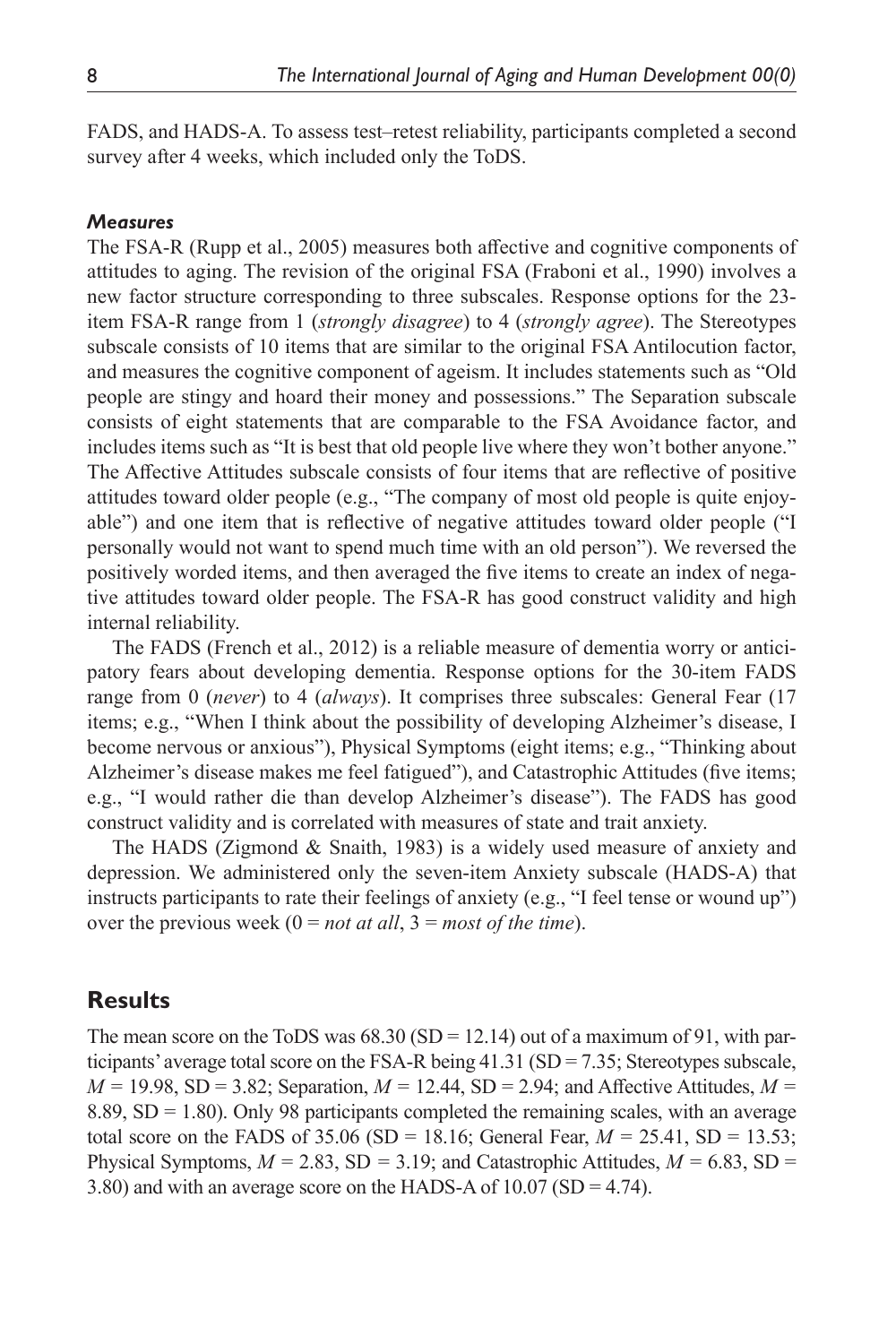#### *Internal Consistency*

Cronbach's α for the ToDS was 0.913. The removal of any of the 13 individual items did not improve this score.

#### *Construct Validity*

We calculated Pearson product–moment correlations for the ToDS, FSA-R, FADS, and HADS-A (and subscales; [Table](#page-9-0) 2). All tests were two-sided and we took a *p* level of less than .05 to indicate statistical significance.

*The FSA-R*: As hypothesized, scores on the ToDS were negatively correlated with the Separation subscale of the FSA-R ( $r = -0.253$ ,  $p < .05$ ). Additionally, the ToDS correlated negatively with the Affective Attitudes subscale ( $r = -0.212$ ,  $p < .05$ ), but was not significantly correlated with the total score or the Stereotypes subscale.

*The FADS*: Consistent with our hypothesis, scores on the ToDS were positively correlated with the overall score on the FADS ( $r = 0.204$ ,  $p < .05$ ) and the FADS Catastrophic Attitudes subscale ( $r = 0.234$ ,  $p < .05$ ), which, as mentioned before, is most clearly identified with threat.

*The HADS*: We hypothesized that scores on the FADS would be positively correlated with scores on the HADS-A, and that this correlation would be stronger than the one between ToDS and HADS-A. This was indeed the case. Whereas the overall FADS score was positively correlated with HADS-A  $(r = 0.246, p < .05)$ , the correlation between ToDS and HADS-A was not significant  $(r = -0.067)$ . Moreover, the difference between these two correlations was significant, as indicated by a Williams' test ([Weaver &](#page-17-10) [Wuensch, 2013\)](#page-17-10) for comparing dependent correlations,  $t(95) = 5.31$ ,  $p < .001$ .

#### *Relationship Among Variables*

To test whether anxiety, ageism, or fear of developing dementia best predicted the threat of dementia, we conducted a stepwise linear multiple regression. The ToDS was the dependent variable. Anxiety (HADS-A), the three FADS subscales (General Fear, Physical Symptoms, and Catastrophic Attitudes), and the three FSA-R subscales (Separation, Affective Attitudes, and Stereotypes) were the independent variables. The overall model was significant  $(F[7, 90] = 2.98, p = .007)$  with an  $R^2$  of 0.19. The variance inflation factors for the seven variables were between 1.10 and 2.38, indicating a low risk of multicollinearity [\(Table](#page-10-0) 3). The FSA-R Separation negatively predicted ToDS scores, whereas the FADS Catastrophic Attitudes positively predicted the ToDS scores, corroborating the above-reported univariate analyses.

#### *Analysis of Demographic Responses*

Neither the difference in the ToDS scores between women and men (*t*[97] = 1.06, *p* = .29) nor between younger (aged 18 to 24) and older (aged 25 to 64) participants (*t*[97] = 0.99,  $p = .32$ ) was statistically significant. However, participants from the BAME communities (*M* = 62.82, SD = 13.56), (*t*[97] = −2.08, *p* = .04, *d* = 0.54) scored significantly lower on the ToDS than did white participants  $(M = 69.43, SD = 11.59)$ . Furthermore, participants from the BAME communities scored significantly higher on the Separation (*M* = 14.24,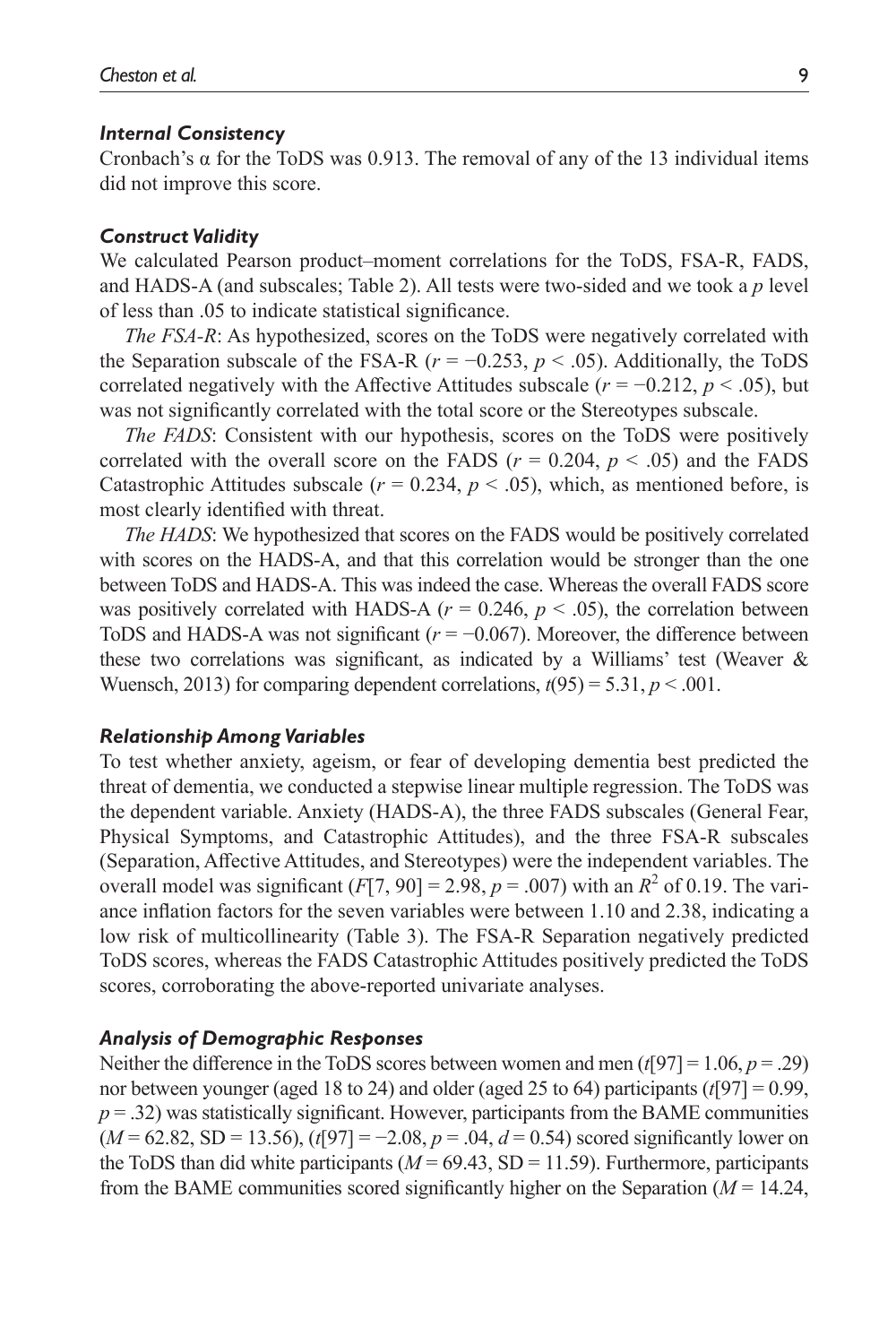|                                             |                 |       |                       |                       | ¢        |       | ∞             | σ             | $\subseteq$          |
|---------------------------------------------|-----------------|-------|-----------------------|-----------------------|----------|-------|---------------|---------------|----------------------|
| I.ToDS                                      | $-0.060 -0.253$ |       | $-0.212$ <sup>*</sup> | $-0.184$              | 0.176    | 0.132 | 0.234         | 0.204         | $-0.067$             |
| 2. FSA-R Stereotypes                        |                 | 0.679 | 0.461                 | 0.904                 | 0.048    | 0.116 | .167          | 0.091         | 0.164                |
| 3. FSA-R Separation                         |                 |       | $0.572$ <sup>**</sup> | $0.892^{**}$          | 0.059    | 0.223 | 0.223         | 0.130         | 0.133                |
| 4. FSA-R Affective Attitudes                |                 |       |                       | $0.712$ <sup>**</sup> | $-0.163$ | 0.107 | 0.107         | $-0.124$      | 0.043                |
| 5. FSA-R Total                              |                 |       |                       |                       | 0.009    | 0.175 | 0.151         | 0.069         | 0.149                |
| 6. FADS General Fear <sup>T</sup>           |                 |       |                       |                       |          | 0.591 | $0.562^{***}$ | $0.966^{***}$ | $0.249$ <sup>*</sup> |
| 7. FADS Physical Symptoms                   |                 |       |                       |                       |          |       | $0.548^{***}$ | $0.731***$    | 0.115                |
| 8. FADS Catastrophic Attitudes <sup>1</sup> |                 |       |                       |                       |          |       |               | 0.724         | 0.193                |
| 9. FADS Total <sup>®</sup>                  |                 |       |                       |                       |          |       |               |               | $0.246^{*}$          |
| 10. HADS Anxiety <sup>T</sup>               |                 |       |                       |                       |          |       |               |               |                      |

*Note*. FADS = Fear of Alzheimer's Disease Scale; FSA-R = Fraboni Scale of Ageism Revised; HADS = Hospital Anxiety and Depression Scale; ToDS = ۄ Threat of Dementia Scale.<br>\* $p < .05$ ,  $\overline{p}$   $< .01$ ,  $\overline{1}n = 98$ . \**p* < .05, \*\**p* < .01, †*n* = 98. Threat of Dementia Scale.

<span id="page-9-0"></span>10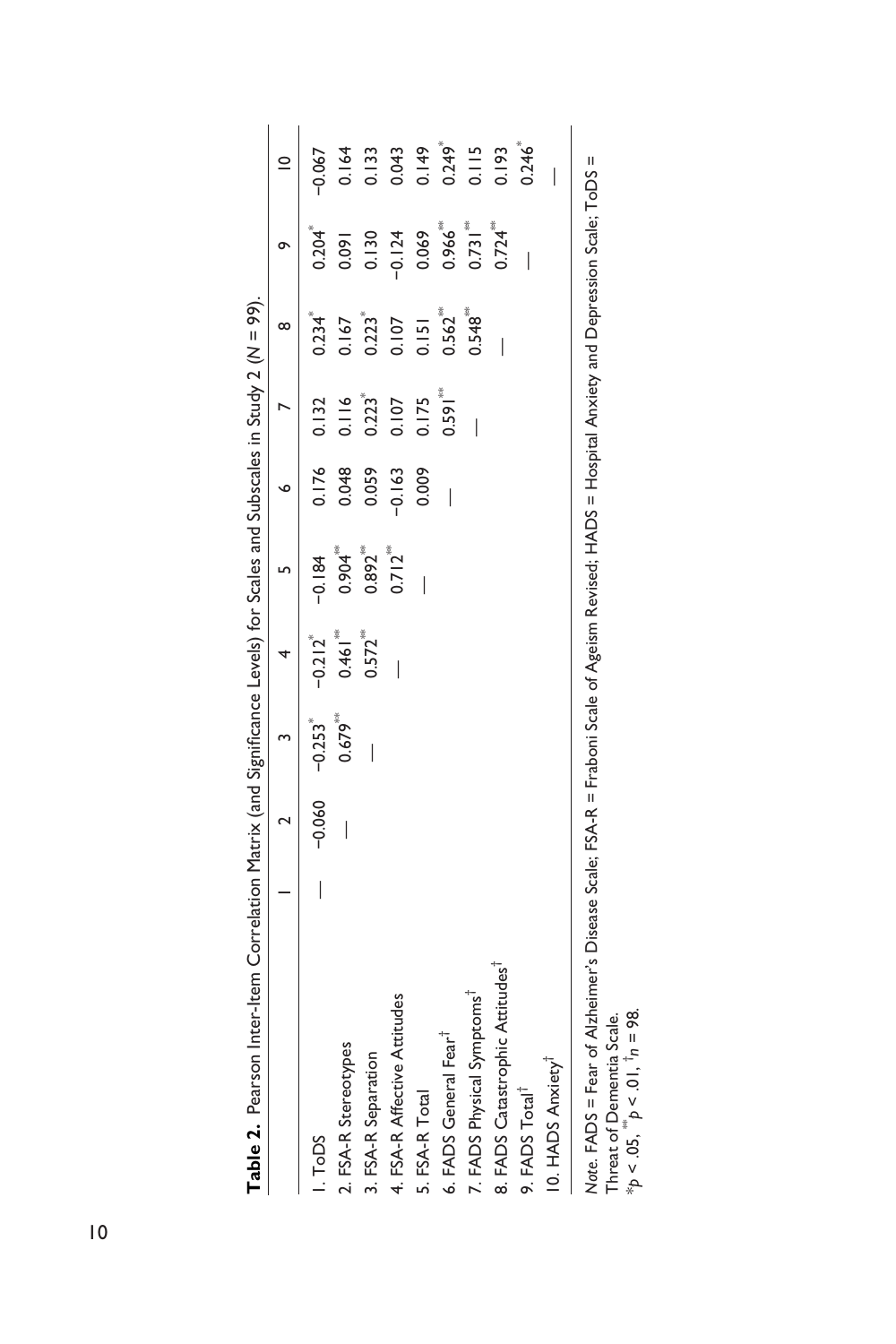| Variable                    | B       | 95% CI           |         | b value |
|-----------------------------|---------|------------------|---------|---------|
| FSA stereotypes             | 0.22    | $[-0.13, 1.54]$  | 1.68    | .10     |
| FSA separation              | $-0.45$ | $[-3.05, -0.65]$ | $-3.06$ | 5.01    |
| FSA affective attitudes     | $-0.03$ | $[-1.88, 1.51]$  | $-0.21$ | .83     |
| FADS general fear           | 0.03    | $[-0.21, 0.27]$  | 0.24    | ا 8.    |
| FADS physical symptoms      | 0.06    | $[-0.78, 1.21]$  | 0.44    | .67     |
| FADS catastrophic attitudes | 0.27    | [0.04, 1.67]     | 2.09    | .04     |
| <b>HADS</b> anxiety         | $-1.01$ | $[-0.79, 0.23]$  | $-1.09$ | .28     |

<span id="page-10-0"></span>**Table 3.** Multiple Regression Analysis Predicting ToDS Scores.

*Note*. FSA = Fraboni Scale of Ageism; FADS = Fear of Alzheimer's Disease Scale; HADS = Hospital Anxiety and Depression Scale; ToDS = Threat of Dementia Scale.

SD = 3.38 vs.  $M = 12.07$ , SD = 2.72;  $t[97] = 2.86$ ,  $p < .01$ ,  $d = 0.71$ ) and Affective Attitudes ( $M = 9.94$ , SD = 1.48 vs.  $M = 8.67$ , SD = 1.79;  $t[97] = 2.74$ ,  $p < .01$ ,  $d = 0.77$ ) subscales of the FSA-R, but not on any other variables.

We tested whether the BAME participants' lower perceived threat of dementia (as assessed by the ToDS) was mediated by their higher levels of ageism (as indexed by the Separation and Affective Attitudes subscales of the FSA-R). We implemented the joint-significance test ([Yzerbyt et](#page-18-2) al., 2018), which involves testing the individual components of the indirect or mediated effect. The first component was the link between the independent variable (i.e., ethnicity) and the postulated mediator (i.e., ageism). The second component was the link between the mediator and the dependent variable (i.e., ToDS), controlling for the independent variable. To demonstrate mediation, both components of the indirect effect needed to be statistically significant (i.e., joint significance).

Consistent with the idea that distancing (as indexed by Separation) serves a selfprotective function, the BAME participants' lower perceived threat of dementia was mediated by Separation. Supporting the first component of this indirect effect, the BAME (compared to white) participants scored higher on Separation (see above). Supporting the second component, when controlling for ethnicity, Separation predicted lower ToDS scores,  $b = -0.87$ ,  $t(96) = -2.08$ ,  $p = .040$ . Results did not support possible mediation by Affective Attitudes. Although the BAME (compared to white) participants scored higher on Affective Attitudes (indicating more negative attitudes toward older adults; see above), Affective Attitudes did not significantly predict ToDS scores when controlling for ethnicity (i.e., the second component of the indirect effect was not significant),  $b = 1.14$ ,  $t(96) = -1.65$ ,  $p = .103$ .

#### *Test–Retest Reliability*

Ninety-one participants completed the ToDS for a second time. The mean period between completing the ToDS initially and retesting was 31 days  $(SD = 8.85)$ . The ToDS scores at both time points were significantly correlated ( $n = 91$ ,  $r = 0.62$ ,  $p < .001$ ). Test–retest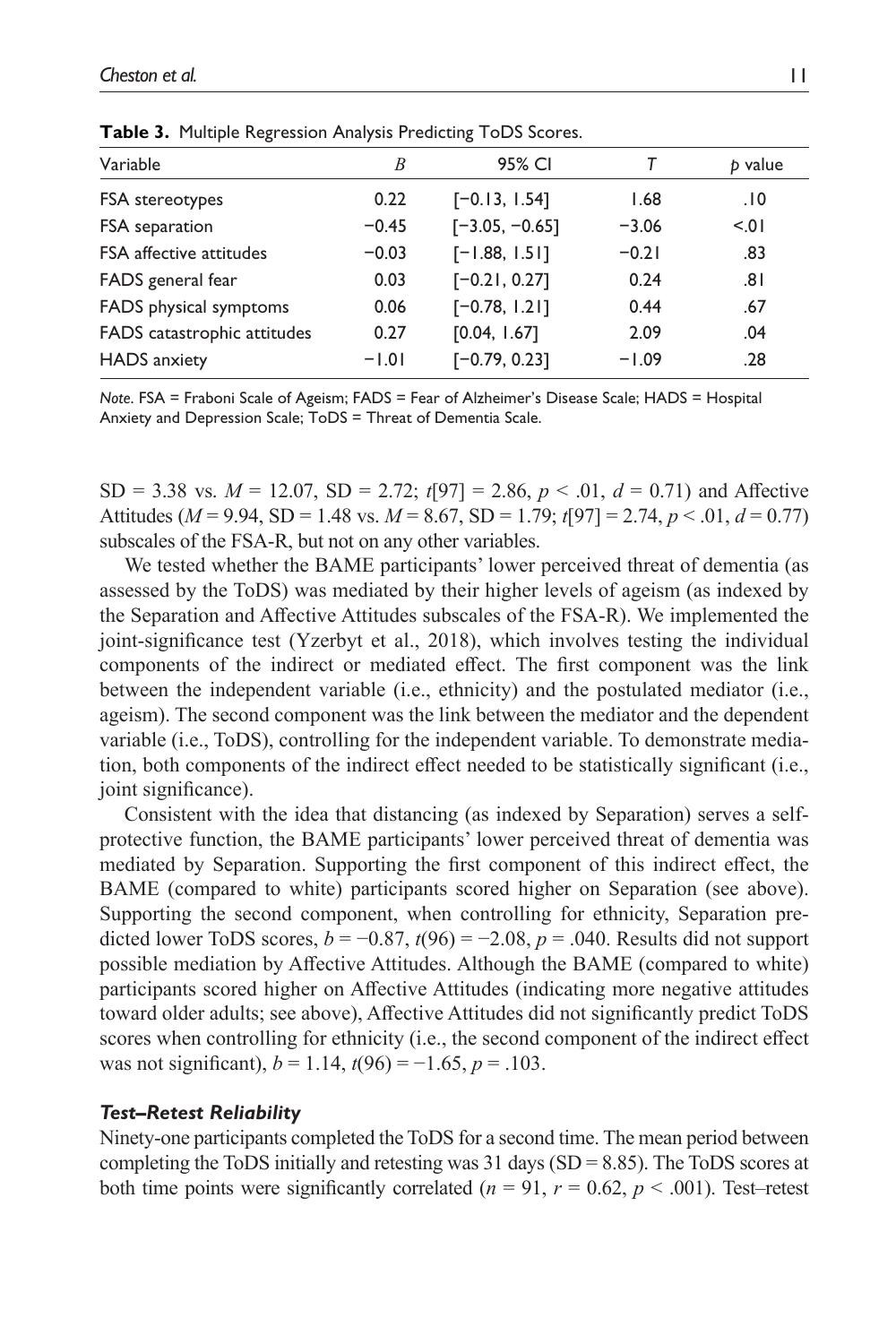reliability was good, with an intra-class correlation between the retest and test of 0.74, 95% CI [0.58, 0.83].

# **General Discussion**

We developed and tested the psychometric properties of a scale designed to measure the threat associated with dementia—the ToDS. Study 1 involved the identification of scale items. Results revealed a single-factor solution of 13 items assessing the threat that dementia poses to well-being. All 13 items had a high corrected item−total correlation and were robust to item deletion. We assessed construct validity in Study 2 by examining the relationship between the ToDS and three related measures: the FSA-R, FADS, and HADS-A (including their subscales).

# **The Relationship Between Dementia Threat and Ageism**

Ageism, and especially distancing, provides a way of protecting oneself from threat [\(Chonody et](#page-15-2) al., 2014; [Cuddy et](#page-16-4) al., 2005). We therefore anticipated that scores on the ToDS would be negatively associated with our measure of ageism, the FSA-R, and especially the Separation subscale of the FSA-R. This contains items such as "I personally would not want to spend much time with an old person" and measures the extent to which participants seek to distance themselves from older people.

Overall, our findings point to a relationship between threat and the distancing component of ageism. First, the ToDS was significantly and negatively correlated with the Separation and Affective Attitudes subscales of the FSA-R, but was uncorrelated with the total FSA-R and the Stereotypes subscale. Second, scores on the Separation subscale (but not other FSA-R subscales) negatively predicted ToDS scores. Third, Separation scores mediated the BAME (compared to white) participants' lower perceived threat of dementia.

# **The Relationship Between Dementia Threat and Fear of Developing Dementia**

Our findings also cast light on the relationship between dementia worry and threat. Prior research has generally indicated that a personal experience of dementia is associated with higher levels of fear of developing illnesses such as Alzheimer's disease [\(Cutler & Hodgson, 1996,](#page-16-0) [2001](#page-16-2); [Kessler et](#page-16-1) al., 2012, [2014](#page-16-13)). We confirmed our hypothesis of a positive relationship between the ToDS and the total FADS score. This correlation was primarily driven by a significant positive correlation between the ToDS and the Catastrophic Attitudes subscale (rather than between the ToDS and the other FADS subscales). Indeed, this subscale (but none of the others) positively predicted threat. Additionally, although the total FADS score was significantly correlated with anxiety (as measured by HADS-A), scores on the ToDS were not associated with anxiety. Further, these correlations differed significantly.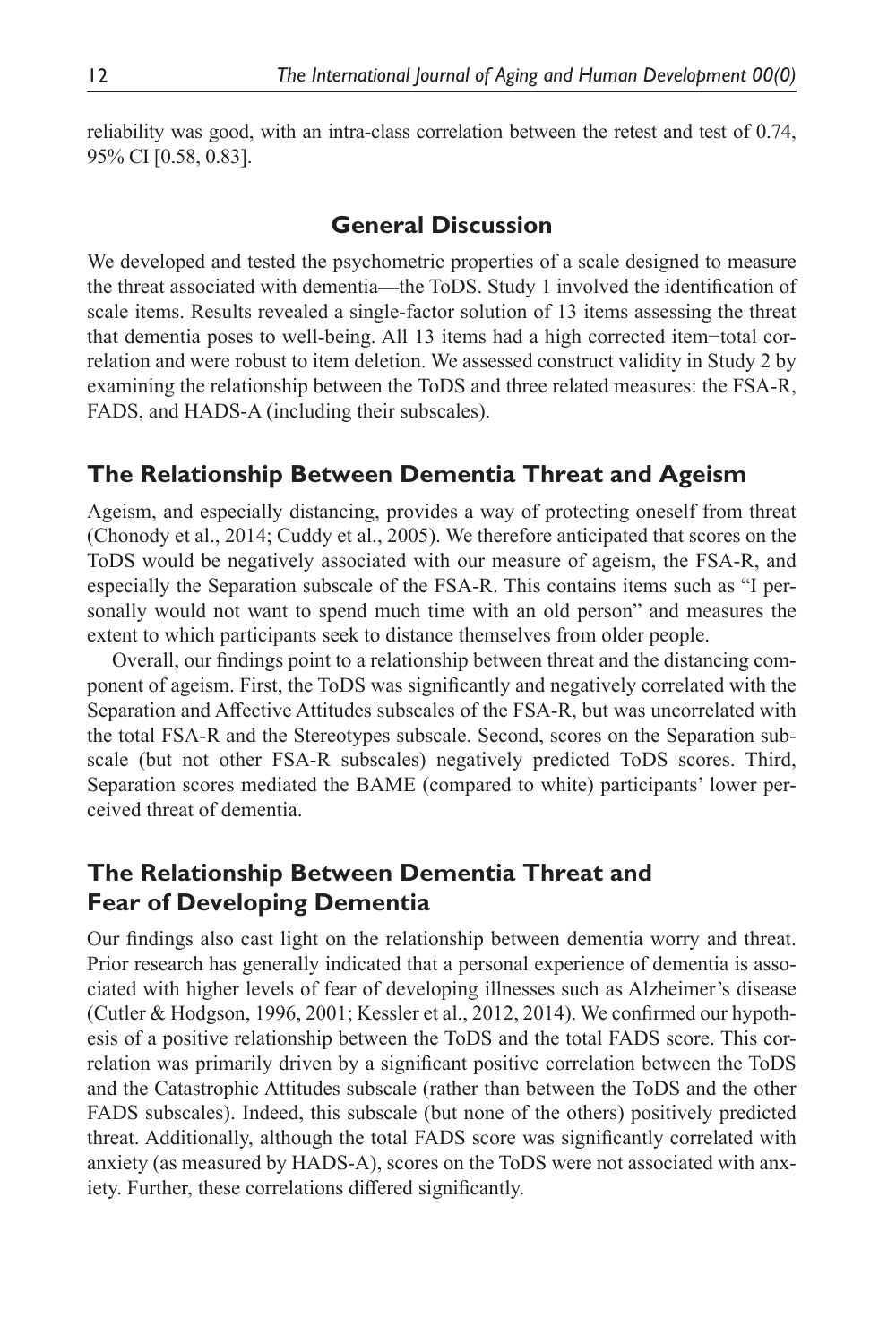These findings support our argument that the ToDS and the FADS measure separate but overlapping constructs. Whereas a person's fear of developing dementia—their dementia worry—is related to levels of anxiety, the extent to which the self is threatened by dementia is only predicted by the extent to which the person catastrophizes about the risk of having dementia themselves.

# **The Relationship Between Dementia Threat and Demographic Variables**

Neither gender nor age was associated with the ToDS scores despite consistent findings that both factors are linked to other cognitive processes around dementia including the development of attitudes [\(Cuddy et](#page-16-4) al., 2005; [Martens et](#page-17-0) al., 2005; [North &](#page-17-3) [Fiske, 2012\)](#page-17-3). However, the BAME participants scored lower on the ToDS than white participants. Although we acknowledge that Study 2 included only a small  $(n = 17)$ and selective (undergraduates) sample of individuals from the BAME communities, this is consistent with some other findings in the literature. First, previous research has indicated that some BAME participants have less positive person-centered views toward those living with dementia [\(Cheston et](#page-15-8) al., 2016) and sometimes have higher levels of stigma toward dementia ([MacKenzie, 2006;](#page-17-11) [St. John, 2004\)](#page-17-12). At the same time, qualitative findings suggested that some individuals from the BAME communities do not see dementia as an illness that affects them ([Baghirathan et](#page-15-9) al., 2020). For example, in a UK study, members of Black African and Caribbean communities characterized perceptions of memory problems with the phrase "we don't do dementia" [\(Berwald et](#page-15-10) al., 2016). In line with this literature, we found that distancing (as measured by the FSA-R Separation subscale) mediated the lower levels of threat experienced by the BAME participants. The small sample size of BAME participants in our study necessarily limits the conclusions that we can draw; nevertheless, the role of distancing in shaping perceptions of dementia among society as a whole including people from the BAME communities merits further attention.

# **Strengths and Limitations**

The ToDS is a reliable and valid instrument. It is the first to assess the extent to which dementia represents a threat to the self. The process of development and validation of the ToDS does, however, have several limitations. For example, whether or not participants had any experience with dementia, and if so in what context, is unknown. Thus, all participants in Study 2, and over a third of those in Study 1, were undergraduates, typically studying psychology. Although most students would have attended lectures on neurological conditions, their knowledge of dementia, including their personal experiences of it, is unverified. Moreover, there is evidence that attitudes toward old age change over time ([Cheston, Hancock, & White, 2016,](#page-15-8) [2019\)](#page-15-11). Whereas adults of all ages distance themselves from their future and older selves, and thus insulate themselves from anxiety about their mortality, this strategy is likely to be less effective for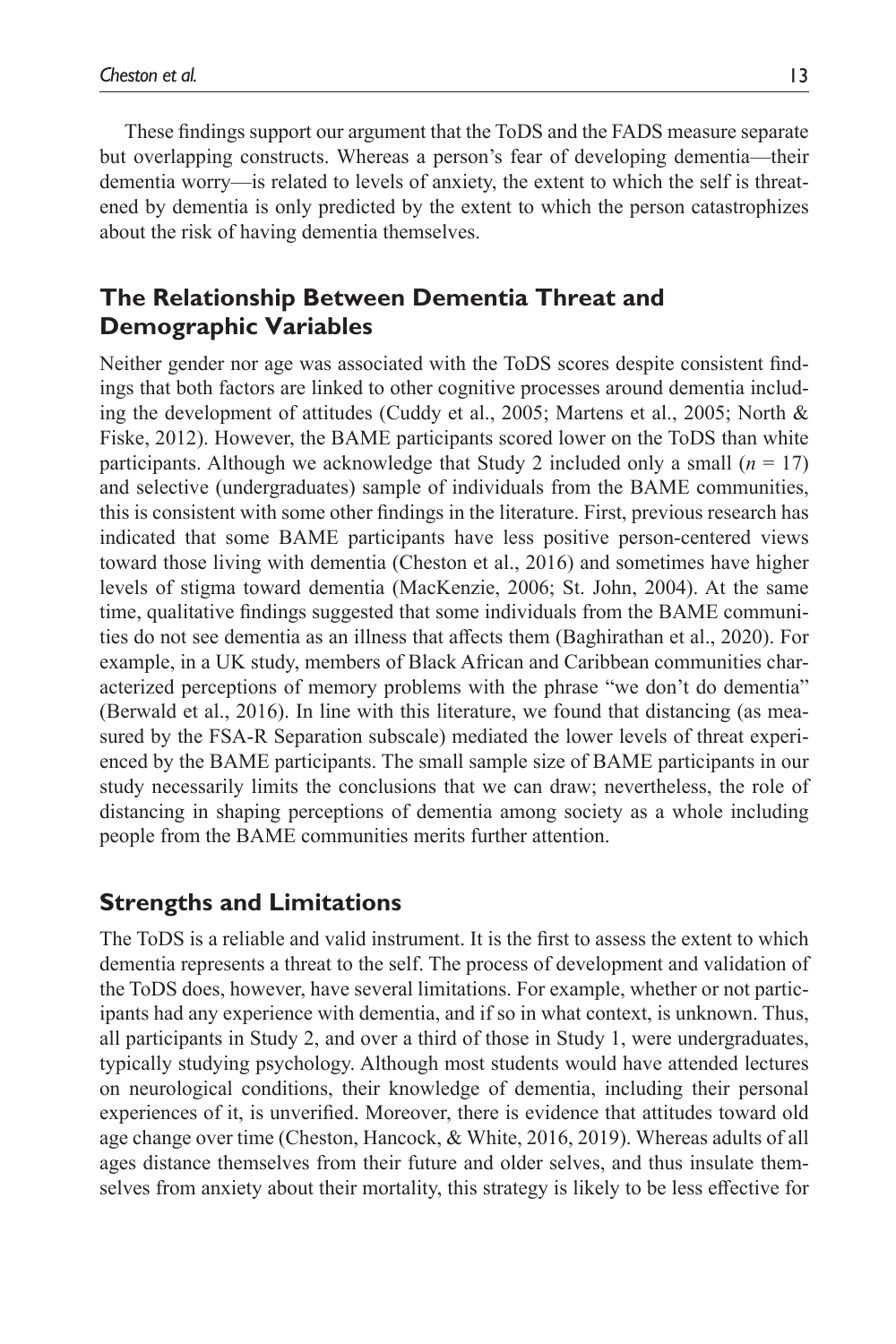older people ([Levy, 2009\)](#page-17-13). Thus, the relationship between perceived threat of dementia and distancing may only hold for younger people, including the undergraduate population that we tested in Study 2. In order to establish whether the psychometric properties of the ToDS are consistent across all age ranges and cultures, the measure needs to be evaluated in different samples and with other forms of construct validity, such as predictive and concurrent validity. For instance, the relationship between threat and specific protective strategies, such as distancing, needs to be tested directly.

# **Summary and Conclusion**

The ToDS scale is a valid measure of the extent to which an individual feels threatened by dementia. It has good psychometric properties, including acceptable test–retest reliability after 1 month. Our analysis of the construct validity of the ToDS points toward the threat of dementia being a psychological process that is related to, but distinct from, both ageism and the fear of developing dementia. When participants were able to distance themselves from older people, they manifested a reduced level of dementia threat. Similarly, although the threat of dementia was positively predicted by the Catastrophic Attitudes subscale of the FADS, it differed from other aspects of dementia worry. For instance, whereas the fear of developing Alzheimer's disease was correlated with anxiety, there was no such relationship between anxiety and the threat of dementia.

Our findings cast light on gerontological constructs including the formation of attitudes toward dementia and people living with this condition. On a societal level this is important, as global estimates suggest that 66 million will be living with dementia by 2030, and 115 million by 2050 ([Alzheimer's Disease International, 2013](#page-15-12)). In anticipation of these demographic changes, many countries, and in particular those within the G20 economic zone, have begun to develop and enact plans to address dementia as a national priority ([Rosow et](#page-17-14) al., 2011). A key element of such policies has been to build dementia-friendly communities, and to reduce the stigma that people with dementia face. It is, therefore, important to understand the mechanisms that contribute to the formation of social attitudes to dementia. Hitherto, the role that dementia threat plays in this process has been largely neglected. The development of a psychometrically sound measure of dementia threat will enable further exploration of how personal experience of dementia, age, gender, or ethnicity contribute to wider social attitudes toward people living with dementia ([Cheston et](#page-15-13) al., 2018) An improved understanding of these processes may contribute toward a more nuanced approach to the development of dementia-friendly communities.

Additionally, understanding more about the role of dementia threat may facilitate an improved understanding of how emotions (and their avoidance) impact dementia care. Just as there is evidence to suggest that thinking or reading about dementia promotes anxiety within the general population, and that this is reduced by strategies such as distancing, similar processes seem to take place amongst people caring for those with dementia ([McKenzie & Brown, 2017](#page-17-7)). In order to prevent the emergence of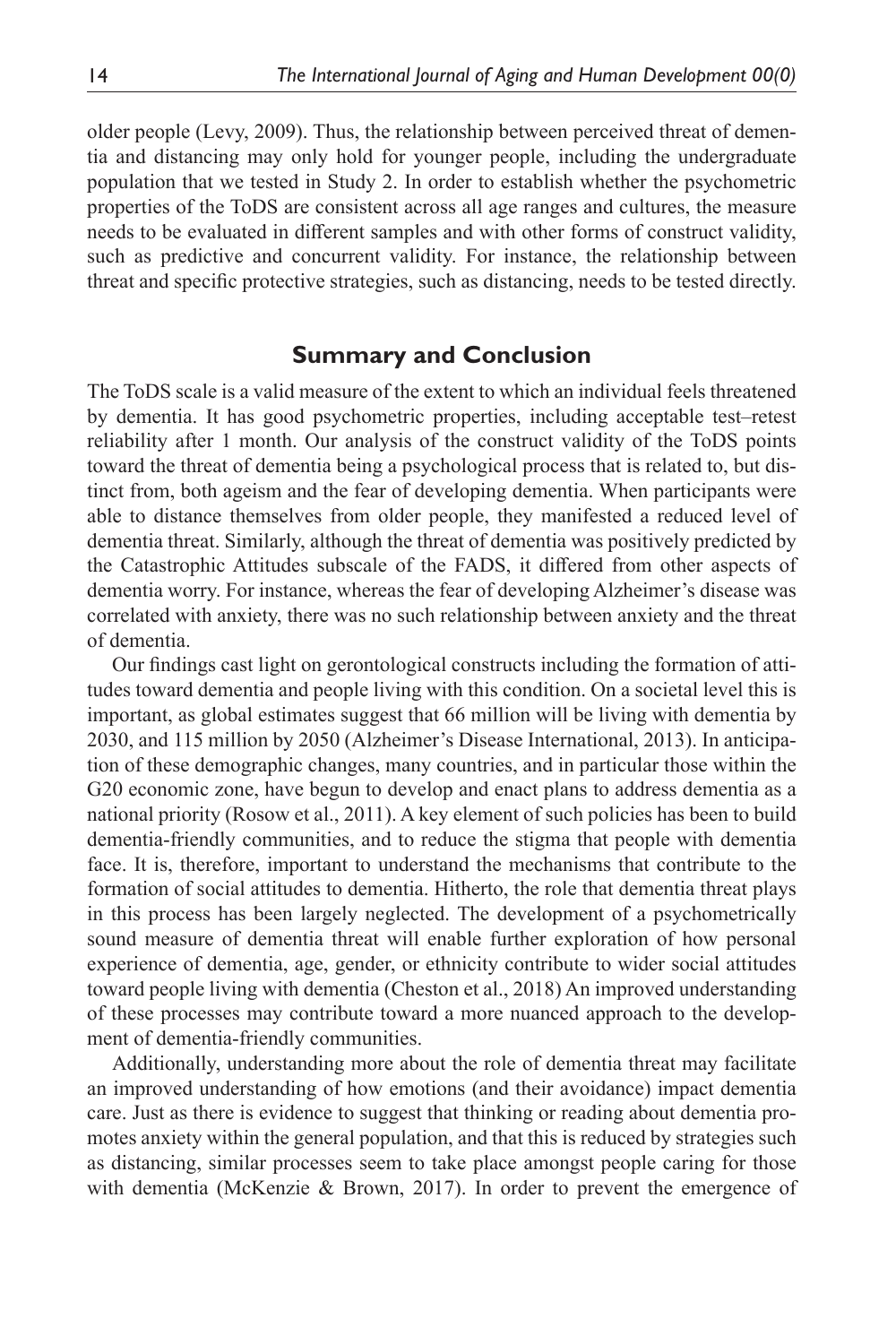anxiety, it has been suggested that professionals working in dementia care draw on a number of experiential avoidance strategies ([McKenzie et](#page-17-2) al., 2017)—thoughts, memories, or behaviors that reduce the anxiety that they would otherwise experience. [McKenzie et](#page-17-2) al. (2017) go as far as suggesting that these avoidance strategies may be associated with more frequent involvement in task-oriented forms of care that enable carers to avoid emotional engagement with the person for whom they are caring, and less use of person-centered forms of care. Although further work is clearly required to substantiate such claims, research in this area has been undermined by the absence of a reliable way of measuring the threat. The development of the ToDS will therefore facilitate a future examination of whether psychological mechanisms that protect the self against anxiety have an impact on attitude formation and care practices.

# **Authors' Note**

Neither the funder nor the sponsor played any role in the research, and did not influence the formulation of the research questions, choice of study design, data collection, data analysis, or the decision to publish.

### **Acknowledgments**

We thank participants in both studies. We recognize the contribution of the three Alzheimer Society monitors: Julia Burton, Louise Gillam, and Andra Houchen. Finally, we acknowledge the work of India Hart, who provided maternity cover for the trial coordinator, and Dr. Tony Ward, who chaired the study steering group.

### **Declaration of Conflicting Interests**

The author(s) declared no potential conflicts of interest with respect to the research, authorship, and/or publication of this article.

### **Funding**

The author(s) disclosed receipt of the following financial support for the research, authorship, and/or publication of this article: This work was supported by the Alzheimer Society (Grant No. AS-PG-2013-13).

# **ORCID iDs**

Richard Cheston D<https://orcid.org/0000-0002-7466-3777> Emily Dodd D <https://orcid.org/0000-0002-9505-257X>

### **Notes**

- <span id="page-14-0"></span>1. The study received approval from the University of the West of England's Faculty of Health and Social Sciences ethics committee on July 22, 2014 (HAS-HSS-13-056), amendment approved October 10, 2014.
- <span id="page-14-1"></span>2. <https://www.alzheimers.org.uk/get-support/publications-factsheets>
- <span id="page-14-2"></span>3. <http://www.nhs.uk/Conditions/dementia-guide/Pages/dementia-choices.aspx>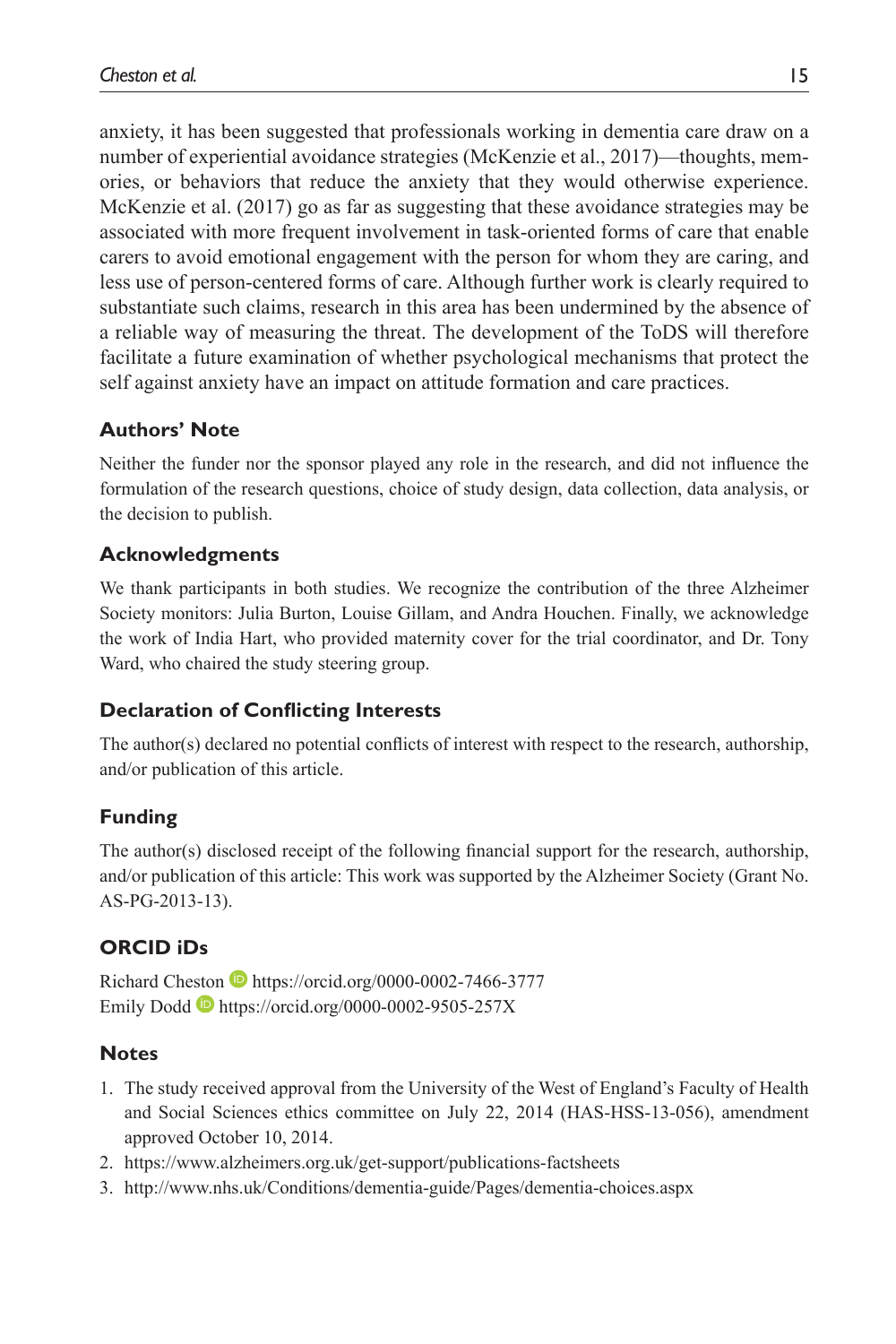<span id="page-15-7"></span>4. The study received approval from the University of the West of England's Faculty of Health and Social Sciences ethics committee on November 18, 2016 (HAS.16.11.043).

# **References**

- <span id="page-15-12"></span>Alzheimer's Disease International. (2013). Policy brief for heads of government: the global impact of dementia 2013–2050. [https://www.alz.co.uk/research/GlobalImpactDeme](https://www.alz.co.uk/research/GlobalImpactDementia2013.pdf) [ntia2013.pdf](https://www.alz.co.uk/research/GlobalImpactDementia2013.pdf)
- <span id="page-15-4"></span>American Psychiatric Association. (2013). *Diagnostic and statistical manual of mental disorders (DSM-5*®*)*. American Psychiatric Association Publishing.
- <span id="page-15-9"></span>Baghirathan, S., Cheston, R., Hui, R., Chacon, A., Shears, P., & Currie, K. (2020). A grounded theory analysis of the experiences of carers for people living with dementia from three BAME communities: Balancing the need for support against fears of being diminished. *Dementia*, *19*(5), 1672–1691.<https://doi.org/10.1177/1471301218804714>
- <span id="page-15-10"></span>Berwald, S., Roche, M., Adelman, S., Mukadam, N., & Livingston, G. (2016). Black African and Caribbean British communities' perceptions of memory problems: "We don't do dementia". *PloS One*, *11*(4), e0151878.<https://doi.org/10.1371/journal.pone.0151878>
- <span id="page-15-5"></span>British Psychological Society. (2016). *Psychological dimensions of dementia: Putting the person at the centre of care*. The British Psychological Society.
- <span id="page-15-6"></span>Chatterjee, S., Jamieson, L., & Wiseman, F. (1991). Identifying most influential observations in factor analysis. *Marketing Science*, *10*(2), 145–160. <https://doi.org/10.1287/mksc.10.2.145>
- <span id="page-15-1"></span>Cheston, R., & Christopher, G. (2019). *Confronting the existential threat of dementia: An exploration into emotion regulation*. Palgrave-MacMillan..
- <span id="page-15-3"></span>Cheston, R., Dodd, E., Christopher, G., Hart, I., Wildschut, T., & Sedikides, C. (2020). Selective forgetting of self-referent threatening information about dementia: Do older, but not younger, people show the mnemic neglect effect? *Dementia-London* [Manuscript submitted for publication].
- <span id="page-15-13"></span>Cheston, R., Dodd, E., Christopher, G., Jones, C., Wildschut, T., & Sedikides, C. (2018). Selective forgetting of self-threatening statements: Mnemic neglect for dementia information in people with mild dementia. *International Journal of Geriatric Psychiatry*, *33*(8), 1065– 1073.<https://doi.org/10.1002/gps.4894>
- <span id="page-15-8"></span>Cheston, R., Hancock, J., & White, P. (2016). A cross-sectional investigation of public attitudes toward dementia in Bristol and South Gloucestershire using the approaches to dementia questionnaire. *International Psychogeriatrics*, *28*(10), 1717–1724. [https://doi.org/10.1017/](https://doi.org/10.1017/S1041610216000843) [S1041610216000843](https://doi.org/10.1017/S1041610216000843)
- <span id="page-15-11"></span>Cheston, R., Hancock, J., & White, P. (2019). Does personal experience of dementia change attitudes? the Bristol and South Gloucestershire survey of dementia attitudes. *Dementia*, *18*(7–8), 2596–2608. <https://doi.org/10.1177/1471301217752707>
- <span id="page-15-2"></span>Chonody, J. M., Webb, S. N., Ranzijn, R., & Bryan, J. (2014). Working with older adults: Predictors of attitudes towards ageing in psychology and social work students, faculty, and practitioners. *Australian Psychologist*, *49*(6), 374–383.<https://doi.org/10.1111/ap.12056>
- <span id="page-15-0"></span>Corrada, M. M., Brookmeyer, R., Paganini-Hill, A., Berlau, D., & Kawas, C. H. (2010). Dementia incidence continues to increase with age in the oldest old: The 90+ study. *Annals of Neurology*, *67*(1), 114–121. <https://doi.org/10.1002/ana.21915>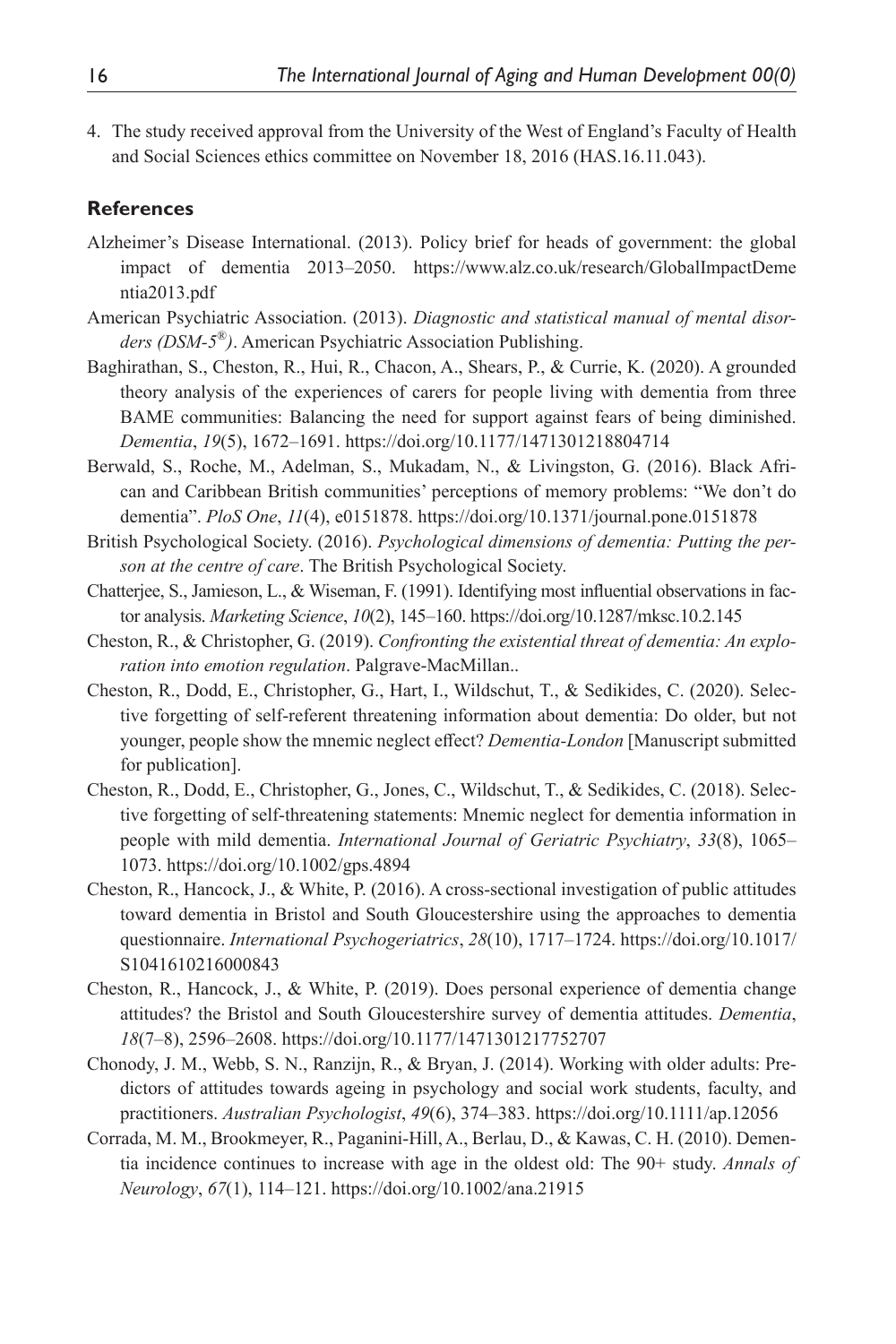- <span id="page-16-8"></span>Cota, A. A., Longman, R. S., Holden, R. R., & Fekken, G. C. (1993). Comparing different methods for implementing parallel analysis: A practical index of accuracy. *Educational and Psychological Measurement*, *53*(4), 865–876.<https://doi.org/10.1177/0013164493053004001>
- <span id="page-16-11"></span>Cronbach, L. J. (1951). Coefficient alpha and the internal structure of tests. *Psychometrika*, *16*(3), 297–334. <https://doi.org/10.1007/BF02310555>
- <span id="page-16-4"></span>Cuddy, A. J. C., Norton, M. I., & Fiske, S. T. (2005). This old stereotype: The pervasiveness and persistence of the elderly stereotype. *Journal of Social Issues*, *61*(2), 267–285. [https://doi.](https://doi.org/10.1111/j.1540-4560.2005.00405.x) [org/10.1111/j.1540-4560.2005.00405.x](https://doi.org/10.1111/j.1540-4560.2005.00405.x)
- <span id="page-16-0"></span>Cutler, S. J., & Hodgson, L. G. (1996). Anticipatory dementia: A link between memory appraisals and concerns about developing alzheimer's disease. *The Gerontologist*, *36*(5), 657–664. <https://doi.org/10.1093/geront/36.5.657>
- <span id="page-16-2"></span>Cutler, S. J., & Hodgson, L. G. (2001). Correlates of personal concerns about developing Alzheimer's disease among middle-aged persons. *American Journal of Alzheimer's Disease & Other Dementiasr*, *16*(6), 335–343.<https://doi.org/10.1177/153331750101600604>
- <span id="page-16-15"></span>Fraboni, M., Saltstone, R., & Hughes, S. (1990). The Fraboni scale of Ageism (FSA): An attempt at a more precise measure of Ageism. *Canadian Journal on Aging / La Revue canadienne du vieillissement*, *9*(1), 56–66.<https://doi.org/10.1017/S0714980800016093>
- <span id="page-16-5"></span>French, S. L., Floyd, M., Wilkins, S., & Osato, S. (2012). The fear of Alzheimer's disease scale: A new measure designed to assess anticipatory dementia in older adults. *International Journal of Geriatric Psychiatry*, *27*(5), 521–528. <https://doi.org/10.1002/gps.2747>
- <span id="page-16-14"></span>Fresson, M., Dardenne, B., Geurten, M., & Meulemans, T. (2017). The effect of stereotype threat on older people's clinical cognitive outcomes: Investigating the moderating role of dementia worry. *The Clinical Neuropsychologist*, *31*(8), 1306–1328. [https://doi.org/10.](https://doi.org/10.1080/13854046.2017.1307456) [1080/13854046.2017.1307456](https://doi.org/10.1080/13854046.2017.1307456)
- <span id="page-16-9"></span>Glorfeld, L. W. (1995). An improvement on horn's parallel analysis methodology for selecting the correct number of factors to retain. *Educational and Psychological Measurement*, *55*(3), 377–393. <https://doi.org/10.1177/0013164495055003002>
- <span id="page-16-3"></span>Greenberg, J., Pyszczynski, T., Solomon, S., & Rosenblatt, A. (1990). Evidence for terror management theory II: The effects of mortality salience on reactions to those who threaten or bolster the cultural worldview. *Journal of Personality and Social Psychology*, *58*(2), 308–318. <https://doi.org/10.1037/0022-3514.58.2.308>
- <span id="page-16-12"></span>Greenberg, J., Schimel, J., & Martens, A. (2002). Ageism: Denying the face of the future. In T. D. Nelson (Ed.), *Ageism: Stereotyping and prejudice against older persons* (pp. 27–48). MIT Press.
- <span id="page-16-10"></span>Hayton, J. C., Allen, D. G., & Scarpello, V. (2004). Factor retention decisions in EFA: A tutorial on parallel analysis. *Organizational Research Methods*, *7*(2), 191–205.
- <span id="page-16-7"></span>IBM Corp. (2016). *IBM SPSS statistics for Windows, version 24.0*. IBM Corp.
- <span id="page-16-1"></span>Kessler, E.-M., Bowen, C. E., Baer, M., Froelich, L., & Wahl, H.-W. (2012). Dementia worry: A psychological examination of an unexplored phenomenon. *European Journal of Ageing*, *9*(4), 275–284.<https://doi.org/10.1007/s10433-012-0242-8>
- <span id="page-16-13"></span>Kessler, E.-M., Tempel, J., & Wahl, H.-W. (2014). Concerns about one's aging. *GeroPsych*, *27*(2), 81–86. <https://doi.org/10.1024/1662-9647/a000105>
- <span id="page-16-6"></span>Kitwood, T. (1997). *Dementia reconsidered: The person comes first*. Open University Press.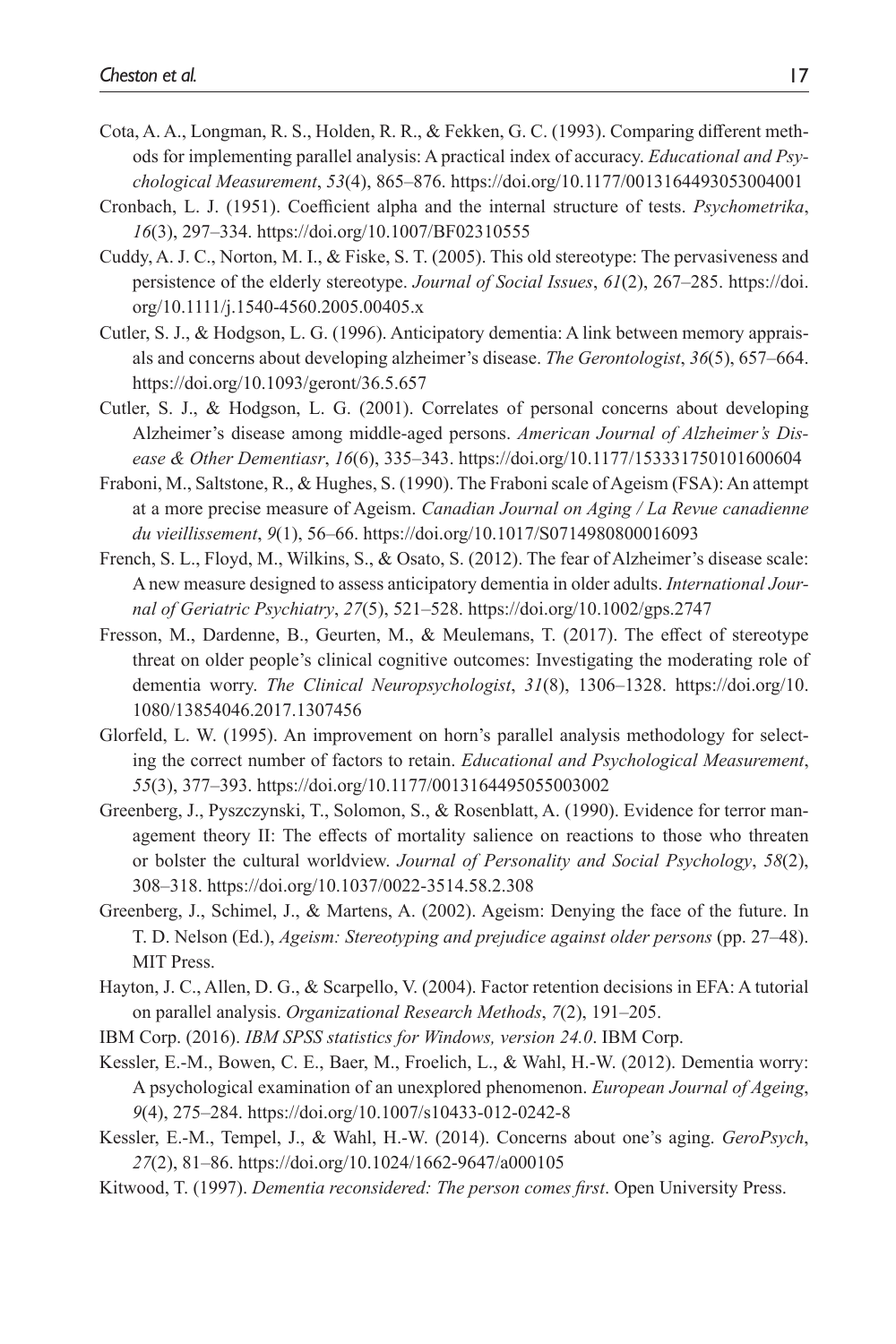- <span id="page-17-13"></span>Levy, B. (2009). Stereotype embodiment: A psychosocial approach to aging. *Current Directions in Psychological Science*, *18*(6), 332–336. [https://doi.org/10.1111/j.1467-8721.2009.](https://doi.org/10.1111/j.1467-8721.2009.01662.x) [01662.x](https://doi.org/10.1111/j.1467-8721.2009.01662.x)
- <span id="page-17-11"></span>MacKenzie, J. (2006). Stigma and dementia: East European and South Asian family carers negotiating stigma in the UK. *Dementia-London*, *5*(2), 233–247.
- <span id="page-17-0"></span>Martens, A., Goldenberg, J. L., & Greenberg, J. (2005). A terror management perspective on Ageism. *Journal of Social Issues*, *61*(2), 223–239. [https://doi.org/10.1111/j.1540-4560.](https://doi.org/10.1111/j.1540-4560.2005.00403.x) [2005.00403.x](https://doi.org/10.1111/j.1540-4560.2005.00403.x)
- <span id="page-17-7"></span>McKenzie, E. L., & Brown, P. M. (2017). Nursing students' death anxiety and fear towards dementia patients. *Australasian Journal on Ageing*, *36*(3), E32–E35. [https://doi.org/10.](https://doi.org/10.1111/ajag.12414) [1111/ajag.12414](https://doi.org/10.1111/ajag.12414)
- <span id="page-17-2"></span>McKenzie, E. L., Brown, P. M., Mak, A. S., & Chamberlain, P. (2017). 'Old and ill': Death anxiety and coping strategies influencing health professionals' well-being and dementia care. *Aging & Mental Health*, *21*(6), 634–641. <https://doi.org/10.1080/13607863.2016.1144711>
- <span id="page-17-3"></span>North, M. S., & Fiske, S. T. (2012). An inconvenienced youth? Ageism and its potential intergenerational roots. *Psychological Bulletin*, *138*(5), 982–997. <https://doi.org/10.1037/a0027843>
- <span id="page-17-1"></span>O'Connor, M. L., & McFadden, S. H. (2012). A terror management perspective on young adults' ageism and attitudes toward dementia. *Educational Gerontology*, *38*(9), 627–643. [https://](https://doi.org/10.1080/03601277.2011.595335) [doi.org/10.1080/03601277.2011.595335](https://doi.org/10.1080/03601277.2011.595335)
- <span id="page-17-4"></span>Popham, L. E., Kennison, S. M., & Bradley, K. I. (2011). Ageism and risk-taking in young adults: Evidence for a link between death anxiety and ageism. *Death Studies*, *35*(8), 751– 763. <https://doi.org/10.1080/07481187.2011.573176>
- <span id="page-17-14"></span>Rosow, K., Holzapfel, A., Karlawish, J. H., Baumgart, M., Bain, L. J., & Khachaturian, A. S. (2011). Countrywide strategic plans on alzheimer's disease: Developing the framework for the international battle against alzheimer's disease. *Alzheimers Dement*, *7*(6), 615–621. <https://doi.org/10.1016/j.jalz.2011.09.226>
- <span id="page-17-9"></span>Rupp, D. E., Vodanovich, S. J., & Credé, M. (2005). The multidimensional nature of ageism: Construct validity and group differences. *The Journal of Social Psychology*, *145*(3), 335– 362. <https://doi.org/10.3200/SOCP.145.3.335-362>
- <span id="page-17-5"></span>Sedikides, C., & Green, J. D. (2009). Memory as a self-protective mechanism. *Social and Personality Psychology Compass*, *3*(6), 1055–1068. [https://doi.org/10.1111/j.1751-9004.2009.](https://doi.org/10.1111/j.1751-9004.2009.00220.x) [00220.x](https://doi.org/10.1111/j.1751-9004.2009.00220.x)
- <span id="page-17-6"></span>Sedikides, C., Green, J. D., Saunders, J., Skowronski, J. J., & Zengel, B. (2016). Mnemic neglect: Selective amnesia of one's faults. *European Review of Social Psychology*, *27*(1), 1–62.<https://doi.org/10.1080/10463283.2016.1183913>
- <span id="page-17-12"></span>St. John, T. (2004). Hidden shame ‐ review of the needs of Asian elders with dementia and their carers in a Kent community. *Journal of Integrated Care*, *12*(3), 20–26. [https://doi.org/10.](https://doi.org/10.1108/14769018200400019) [1108/14769018200400019](https://doi.org/10.1108/14769018200400019)
- <span id="page-17-8"></span>Velicer, W. F. (1976). Determining the number of components from the matrix of partial correlations. *Psychometrika*, *41*(3), 321–327.<https://doi.org/10.1007/BF02293557>
- <span id="page-17-10"></span>Weaver, B., & Wuensch, K. L. (2013). SPSS and SAS programs for comparing Pearson correlations and OLS regression coefficients. *Behavior Research Methods*, *45*(3), 880–895. [https://](https://doi.org/10.3758/s13428-012-0289-7) [doi.org/10.3758/s13428-012-0289-7](https://doi.org/10.3758/s13428-012-0289-7)